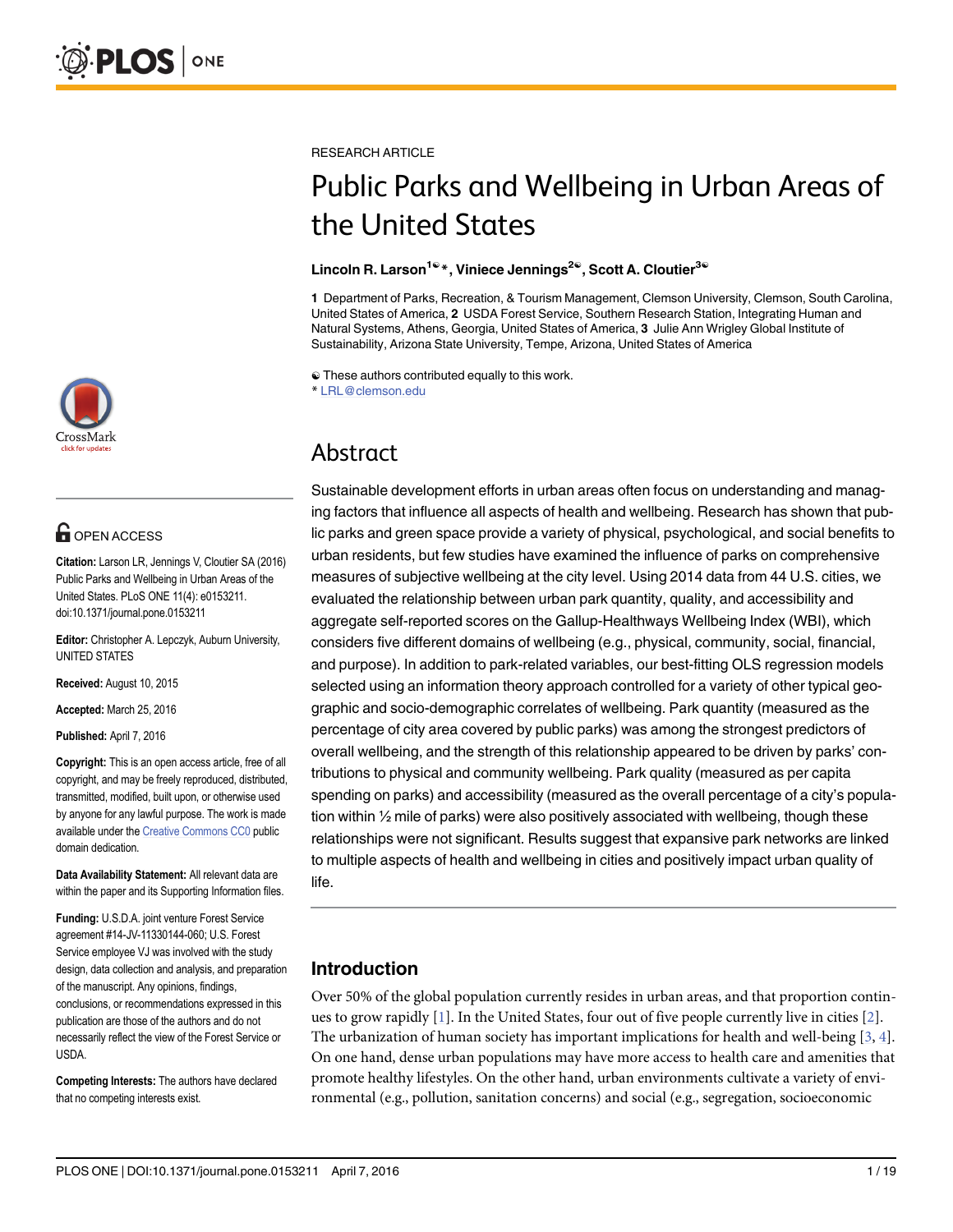<span id="page-1-0"></span>disparities) stressors that make them more susceptible to health problems [\[5\]](#page-14-0). Understanding, quantifying, and managing the variables that influence all aspects of human welfare has become a major challenge in the movement to build sustainable, healthy cities.

To achieve this goal, city planners and managers must determine how to efficiently and effectively monitor and manage for health outcomes. Historically, standards have been based on metrics of objective population health such as morbidity and mortality rates [\[3\]](#page-14-0). Although such measures are undoubtedly important, they often fail to capture more dynamic aspects of human welfare. Consequently, many researchers and practitioners across multiple disciplines are turning toward quality of life measures, including life satisfaction, happiness, and wellbeing as comprehensive strategies for assessing holistic health outcomes  $[6-9]$  $[6-9]$  $[6-9]$  $[6-9]$  $[6-9]$ . A key question has therefore become: what are the social and environmental determinants of human wellbeing in urban areas?

### Wellbeing as a Comprehensive Measure of Health

Scientists have historically measured wellbeing using objective indicators (e.g., GDP, health, employment, literacy, poverty), but such coarse metrics fail to acknowledge all of the parameters, both positive and negative, that influence a person's evaluation of life [[10\]](#page-14-0). The concept of subjective wellbeing more explicitly considers how people evaluate multiple aspects of their day-to-day life [[11](#page-14-0)]. Modern measures of wellbeing that account for cognitive evaluations (i.e., evaluative wellbeing) and reactions to experiences (i.e., experienced wellbeing) have therefore become the "currency of a life that matters" [\[12](#page-14-0)]. Such perspectives suggest that wellbeing is ultimately a social and public good, not just a private or individual concern. Discussions surrounding wellbeing therefore provide a "powerful invitation to discuss and assess how society facilitates or inhibits the enjoyment of good lives"  $[13]$  $[13]$  (p. 33). Consequently, many countries around the world are now measuring happiness (a term often used interchangeably with life satisfaction and subjective wellbeing) as a national standard  $[14]$ , and some cities within the U. S. have also made residential happiness a top priority  $[15]$  $[15]$ . As wellbeing continues to gain traction in the public health arena, more urban policy-makers and planners are likely to respond [\[16](#page-14-0), [17\]](#page-14-0). These trends underscore the growing importance of ongoing efforts to identify the factors that create happy, healthy cities  $[15, 18]$  $[15, 18]$  $[15, 18]$  $[15, 18]$  $[15, 18]$ . As conceptualization of wellbeing evolves, more indices are beginning to include core elements (e.g. physical health, mental health, community attachment, and economic security) that illustrate the interdependency among various domains of health and happiness  $[8, 19]$  $[8, 19]$  $[8, 19]$ . Research is also beginning to identify some of the key correlates that may help to generate positive wellbeing outcomes.

### Factors Associated with Wellbeing

A substantial body of literature has also explored the relationship between socio-economic standing and wellbeing. While higher income is generally assumed to be associated with greater wellbeing, the relationship may be mediated by other factors  $[6, 7]$  $[6, 7]$  $[6, 7]$  $[6, 7]$ . For example, in her analysis of the paradox of "happy peasants and miserable millionaires," Graham [\[20\]](#page-14-0) noted that income alone was a poor predictor of happiness, highlighting the need for additional considerations such as social and economic context. Kahneman & Deaton  $[21]$  $[21]$  $[21]$  reported similar variability, and noted that income was associated with life satisfaction, but not emotional wellbeing. Education, which is often used as a proxy for human capital, has also emerged as an important correlate of wellbeing. Higher levels of education are typically linked to higher levels of selfreported wellbeing [[22](#page-14-0)–[24\]](#page-14-0), though this pattern may not hold under all circumstances. For instance, Diener et al. [[6\]](#page-14-0) described the phenomenon of diminishing returns, whereby higher education and income leads to increasing pressure regarding goals and aspirations and, hence,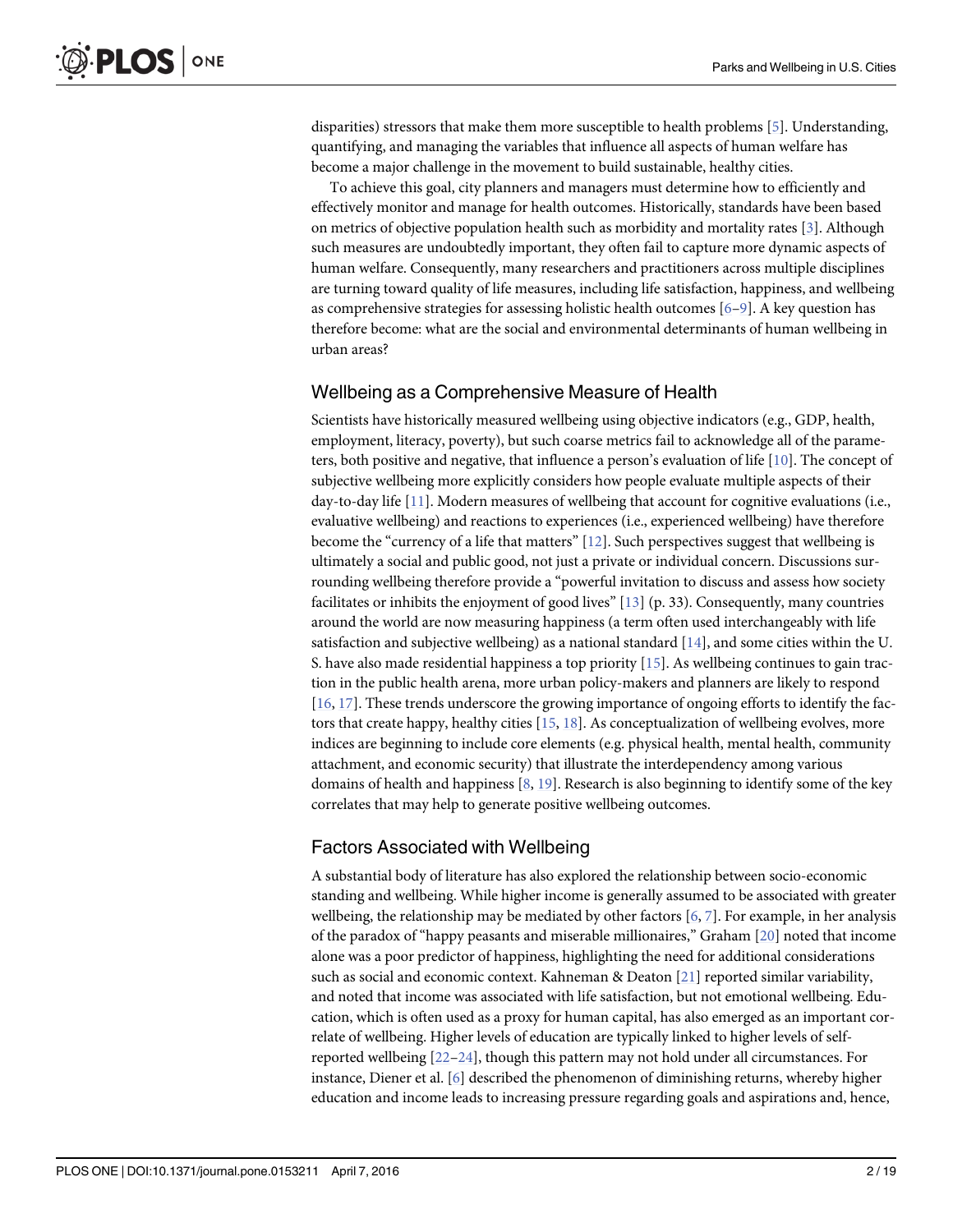<span id="page-2-0"></span>more perceived challenges and dissatisfaction in life. Other measures associated with economic prosperity such as the availability of jobs and employment opportunities are also considered to be key wellbeing correlates [\[18,](#page-14-0) [24\]](#page-14-0); in most studies, higher levels of unemployment are generally associated with lower levels of happiness [\[22,](#page-14-0) [24,](#page-14-0) [25\]](#page-14-0). Collectively, evidence suggests that all of these socio-economic indicators should be included in models predicting wellbeing, regardless of effect size or direction.

Wellbeing, of course, is not strictly driven by socio-economic factors. Strength of social relationships, for example, can drastically influence how a person evaluates his/her life [[26](#page-14-0), [27](#page-15-0)]. However, the extent and intensity of such relationships can be difficult to measure–particularly at the city level. At these larger scales, broader measures of population densities and trajectories (growth and decay) may be useful indicators of residents' wellbeing. Although some research suggests population density may have minimal effects on wellbeing within cities  $[22]$ , it appears to be relevant at the state level, with residents of less dense states typically reporting higher levels of happiness [[24\]](#page-14-0). Safety, educational opportunities, and access to arts and culture can impact social and human capital, which are considered powerful drivers of urban well-being [\[18](#page-14-0), [22\]](#page-14-0). Other features of urban infrastructure (e.g. roads, transportation, social gathering spaces) affect commuting time and connectivity, all of which are linked to happiness [[18](#page-14-0), [24](#page-14-0), [28,](#page-15-0) [29\]](#page-15-0). Studies also suggest that environmental factors such as climate and geography [[30](#page-15-0)–[32](#page-15-0)], as well as indicators of ecological health such as air and water quality and sustainability-oriented policies and practices, are also linked to urban wellbeing [[15](#page-14-0), [33](#page-15-0)]. Collectively, these relationships demonstrate how carefully planned urban development can offer psychological enrichment, promote physical health, and foster a greater sense of community as people become attached to their life-places  $[34, 35]$  $[34, 35]$  $[34, 35]$ . Green spaces such as public parks are a valuable urban feature that supports all of these goals.

### Urban Parks, Green Space and Wellbeing

A substantial body of research articulates the multiple contributions of urban green space, a category of land cover that includes public parks and other (public or private) vegetated areas, to human health and wellbeing [\[4](#page-14-0), [36](#page-15-0)–[42\]](#page-15-0). These green spaces provide ecosystem services that support human welfare in multiple ways  $[43-45]$  $[43-45]$  $[43-45]$ . For example, studies of specific neighborhoods and cities imply that proximity to and use of urban green space is positively associated with the physical activity levels and cardiovascular health of urban residents [\[46](#page-15-0)–[49\]](#page-15-0). Parks and green space also support vegetation that contributes to other aspects of physical health by reducing heat effects [[50\]](#page-16-0), regulating air and water pollution [\[51\]](#page-16-0), and enhancing access to nutritious fruits and vegetables [[52,](#page-16-0) [53\]](#page-16-0).

Although research focused on the physical health benefits of urban greenspace has received the most dedicated coverage [\[41](#page-15-0)], parks and natural areas also impact the psychological health of city residents  $[4, 9, 41, 54]$  $[4, 9, 41, 54]$  $[4, 9, 41, 54]$  $[4, 9, 41, 54]$  $[4, 9, 41, 54]$  $[4, 9, 41, 54]$  $[4, 9, 41, 54]$  $[4, 9, 41, 54]$ . For example, individuals living in greener urban areas display more positive indicators of mental health than those who live in less green settings [[55\]](#page-16-0), including fewer symptoms of depression [[56](#page-16-0)], and lower levels of self-reported [\[57\]](#page-16-0) and biologicallymeasured stress [\[58\]](#page-16-0). Greener areas are also associated with cognitive development and learning outcomes [[59](#page-16-0)–[61](#page-16-0)]. Moreover, green spaces may facilitate social connections, neighborhood satisfaction and community attachment in many urban settings  $[62-66]$  $[62-66]$  $[62-66]$  $[62-66]$ . All of these findings suggest that cities with higher concentrations of parks and other green spaces provide greater opportunities for happiness than their park-barren counterparts [\[67\]](#page-16-0).

Although findings suggest parks and green space are key correlates of health and wellbeing in specific contexts, few studies have attempted to explore and confirm or refute these relationships on large scales. Cities, for example, may be appropriate units of analysis because they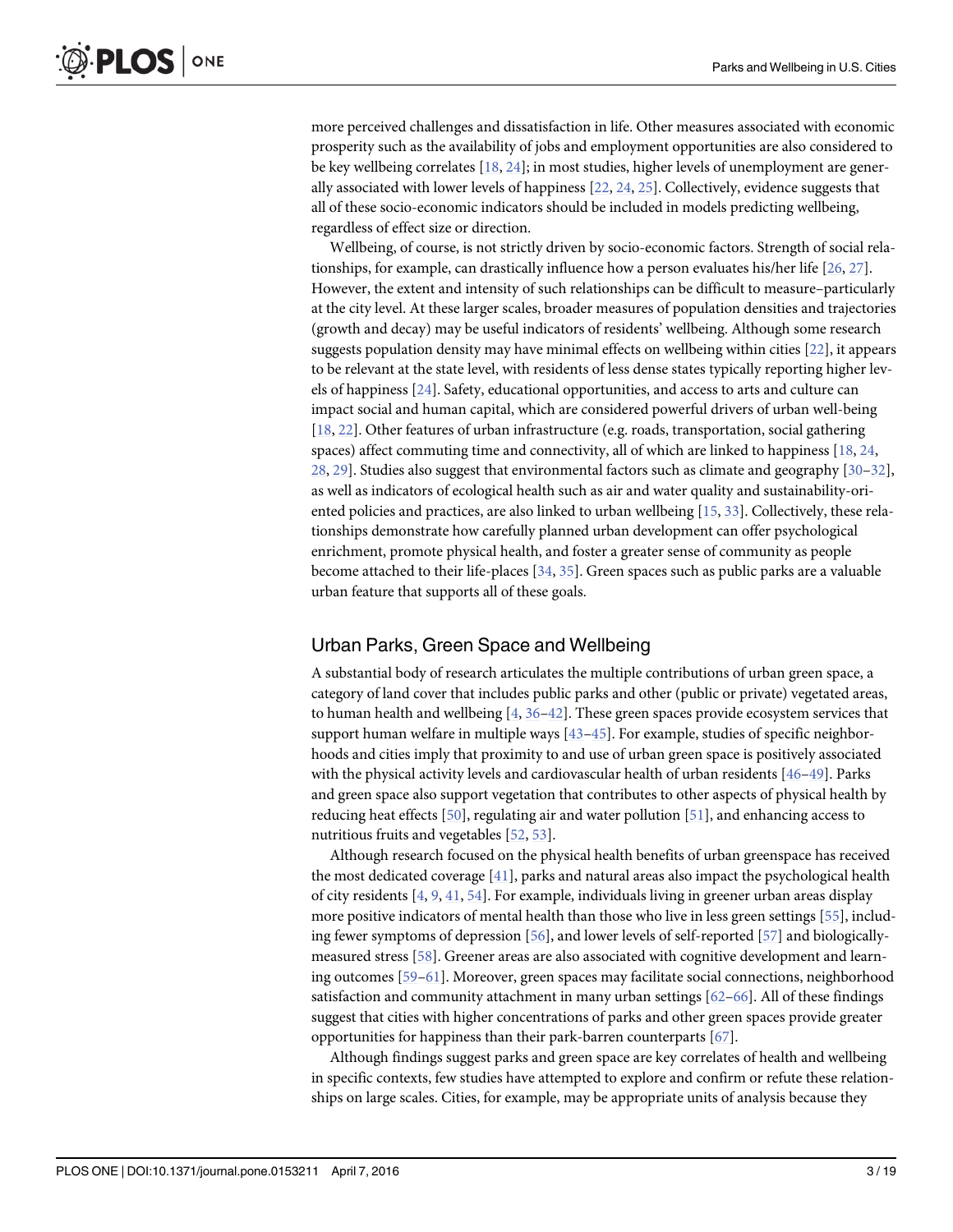<span id="page-3-0"></span>"represent discrete entities and are social and physical ecosystems in which exposure to green space may be comparatively limited but particularly valuable" [\[37\]](#page-15-0) (p. 160). Furthermore, planning and management decisions are often made at the municipal level, enhancing the practical implications of city-level inquiries. Some studies even suggest that observed health benefits of green space for individuals may be even more pronounced when aggregated at larger community or city scales [\[38](#page-15-0)].

The few studies attempting to examine the relationship between health metrics and green space at the city level have produced mixed results. Using secondary data for U.S. cities, West et al. [\[68\]](#page-16-0) demonstrated that urban park density was correlated with physical activity and healthy weight. Conversely, in their study of U.S. cities, Richardson et al. [[37](#page-15-0)] found no associations between urban "greenness" and mortality from heart disease, diabetes, or lung cancer. Both of these studies focused explicitly on physical health, however, and did not account for more comprehensive measures of wellbeing. Florida et al. [[22\]](#page-14-0) examined socio-demographic correlates of subjective wellbeing in U.S. metropolitan areas, but their analysis did not account for the contributions of parks and green space.

Considering these variable findings and the increasing emphasis on urban health promotion, there is a growing need to understand the complex relationship between urban green space and human health and wellbeing at the city level  $[69, 70]$  $[69, 70]$  $[69, 70]$ . The contributions of public parks, specifically, warrant more attention. Research has shown that the type and quantity of green space matters when it comes to health outcomes, and structured or actively managed set-tings such as parks may generate greater benefits than unstructured natural areas [\[48,](#page-15-0) [71\]](#page-17-0). In fact, the Centers for Disease Control and Prevention has specifically identified parks as a key community feature that influences health promotion [\[72\]](#page-17-0). Furthermore, parks represent discrete management units that can be adapted and altered through design, maintenance and programming to promote specific health outcomes and policy responses that enhance residents' wellbeing. The broader category of urban green space, on the other hand, generally spans multiple jurisdictions and is much more difficult to manage in coordinated fashion.

We sought to expand the literature on this topic by examining the specific relationship between urban park quantity, quality, and accessibility and citizens' self-reported wellbeing at the city level, simultaneously accounting for the other previously specified variables (e.g., socio-economic factors, social factors) typically viewed as wellbeing correlates. We hypothesized that indicators of park quantity, quality, and accessibility, would emerge as significant explanatory variables in models predicting wellbeing at the city level.

### Methods

Our analysis utilized municipal and metropolitan statistical area-level (MSA) data for most of the largest cities across the United States. Data were obtained from a variety of secondary data sources that typically contained information for more than 100 U.S. cities (e.g., Gallup, Trust for Public Land, U.S. Census Bureau). However, information related to all of our dependent, independent, and covariate variables of interest–particularly data on park accessibility—were not available for all cities. After deleting records with missing data on one or more of the variables in our model, our effective sample size for analysis was reduced to 44 cities ([S1 Table\)](#page-13-0). This sample included most of the largest U.S. metropolitan areas, ranging in size from New York, NY (2010 population = 8,175,136) to Wichita, KS (2010 population = 382,373).

### Dependent Variable: Wellbeing

The dependent variable in our analysis was subjective wellbeing measured using the Gallup-Healthways Well-being Index (WBI), which has been described as "the most proven, mature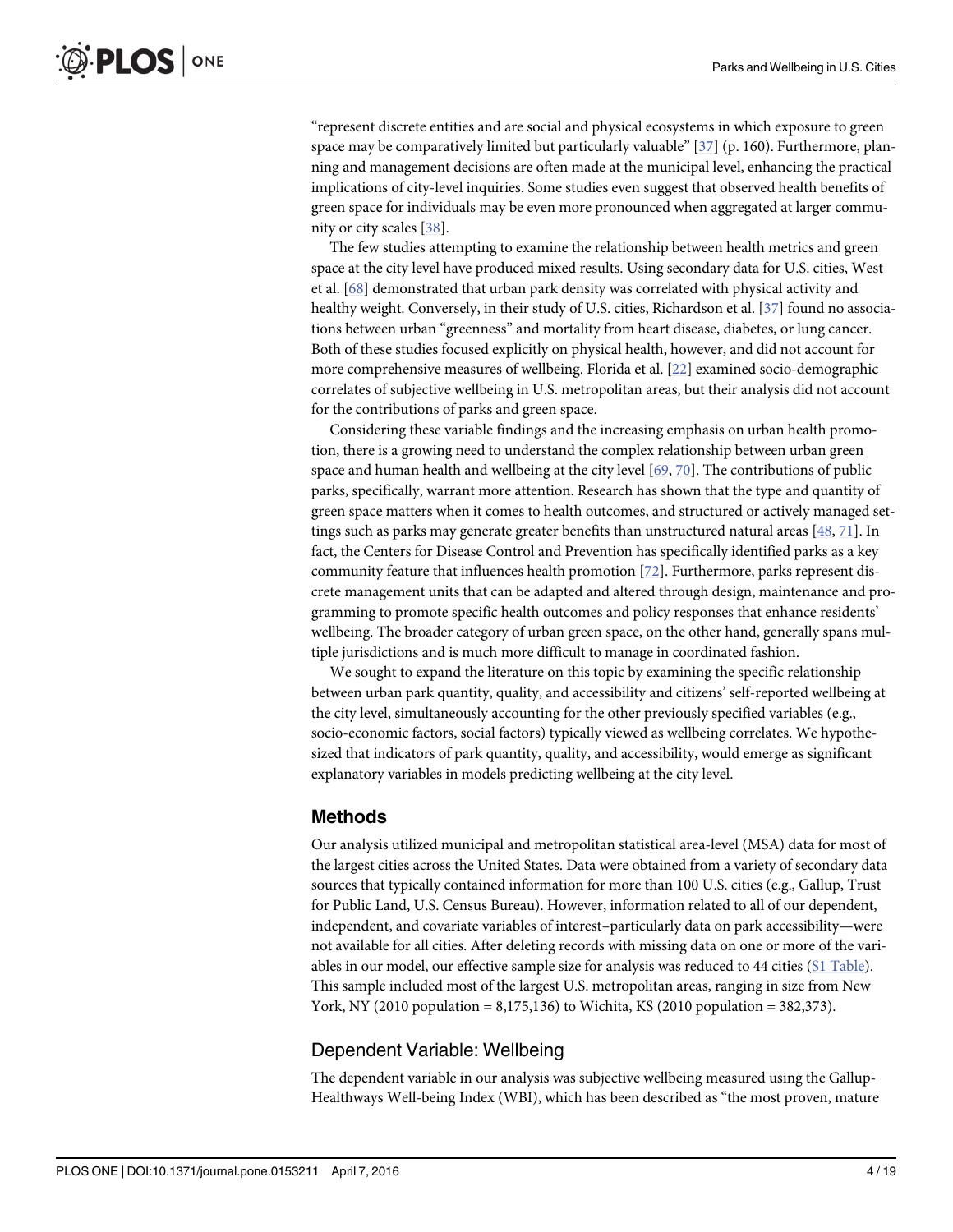<span id="page-4-0"></span>and comprehensive measure of well-being in the world" ([http://www.well-beingindex.com/](http://www.well-beingindex.com/about) [about\)](http://www.well-beingindex.com/about). Scale development, instrument refinement, and construct validation are based on decades of data collection in over 150 countries [\[12\]](#page-14-0). The latest version of the Gallup-Healthways WBI includes an overall index score based on five essential elements [\[19\]](#page-14-0): (1) Physical wellbeing refers to having good health and enough energy to get things done on a daily basis (it encompasses both physical and mental health domains that are sustained through healthy living habits); (2) Community wellbeing describes the sense of engagement individuals have with the area where they live (it refers to feelings of safety, security, and sense of local pride); (3) Social wellbeing pertains to the quality of relationships and love in life, accounting for the interactions and social connections that make life more enjoyable; (4) Financial wellbeing describes one's economic life by fostering a sense of economic security and an ability to fulfill essential needs; (5) Purpose and associated career wellbeing center on how one occupies his/her time and enjoys what he/she does every day (it fosters enthusiasm about the future and a sense of self-worth that leads to fulfillment). Although the WBI is designed to produce a composite well-being score ranging from 0 to 100, it also produces individual scores for each of the five distinct elements of wellbeing that can be independently analyzed.

In the United States, the WBI data are collected through daily telephone surveys of adults, with at least 500 surveys occurring on about 350 days each year  $[73]$ . The U.S. aggregate wellbeing estimates are therefore derived from more than 160,000 independent telephone surveys, with specific sample sizes for each urban area varying based on city population. The dualframe sampling includes random-digit-dial landline and wireless samples stratified to ensure adequate coverage across the country. Data were weighted to compensate for disproportionalities in demographic attributes, selection probabilities, and nonresponse rates. We used the 2014 MSA-level WBI data in our analysis  $(Table 1)$  $(Table 1)$  $(Table 1)$ . These data are accessible via a paid sub-scription to the Gallup Analytics portal [\(https://analytics.gallup.com/](https://analytics.gallup.com/)).

### Independent Variables: Park Quality, Quantity, and Accessibility

We used proxy variables to evaluate three aspects of public parks that research indicates are important predictors of wellbeing: quantity, quality, and accessibility [[48,](#page-15-0) [49,](#page-15-0) [74\]](#page-17-0). Specifically, we used metrics from the Trust of Public Land's (TPL) Park Score Index, which annually reports key metrics and rankings for the parks systems of the nation's largest cities [\[75\]](#page-17-0). To estimate park quantity (ParkPercent), we added all acres of parkland managed by any public park agency (federal, state or municipal) within the boundaries of the municipality and divided this number by the total area of each municipality. To estimate park quality (ParkSpending), we used TPL's approximations of annual, cost-of-living adjusted, per capita spending on parks, which included aggregate operating and capital expenditures for all public park agencies operating within a municipality. To facilitate interpretation of model coefficients, ParkSpending was converted from dollars per person to tens of dollars per person. To estimate park accessibility (ParkAccess), we used TPL's calculation of the overall percentage of the city population within ½ mile, or 10-minute walking distance, of a park that can be reached via road networks unobstructed by obstacles (e.g., freeways, rivers, fences). All TPL data obtained through the 2014 City Park Facts report and online public databases (accessible at [http://parkscore.tpl.org/\)](http://parkscore.tpl.org/) were aggregated to the city level [\(Table 1](#page-5-0)).

### Covariates: Other Correlates of Wellbeing

Although park-related variables were the focus of this analysis, their independent influence on wellbeing could not be accurately assessed without considering other potential correlates that have been identified in the literature [[22](#page-14-0)]. To account for the potential influence of other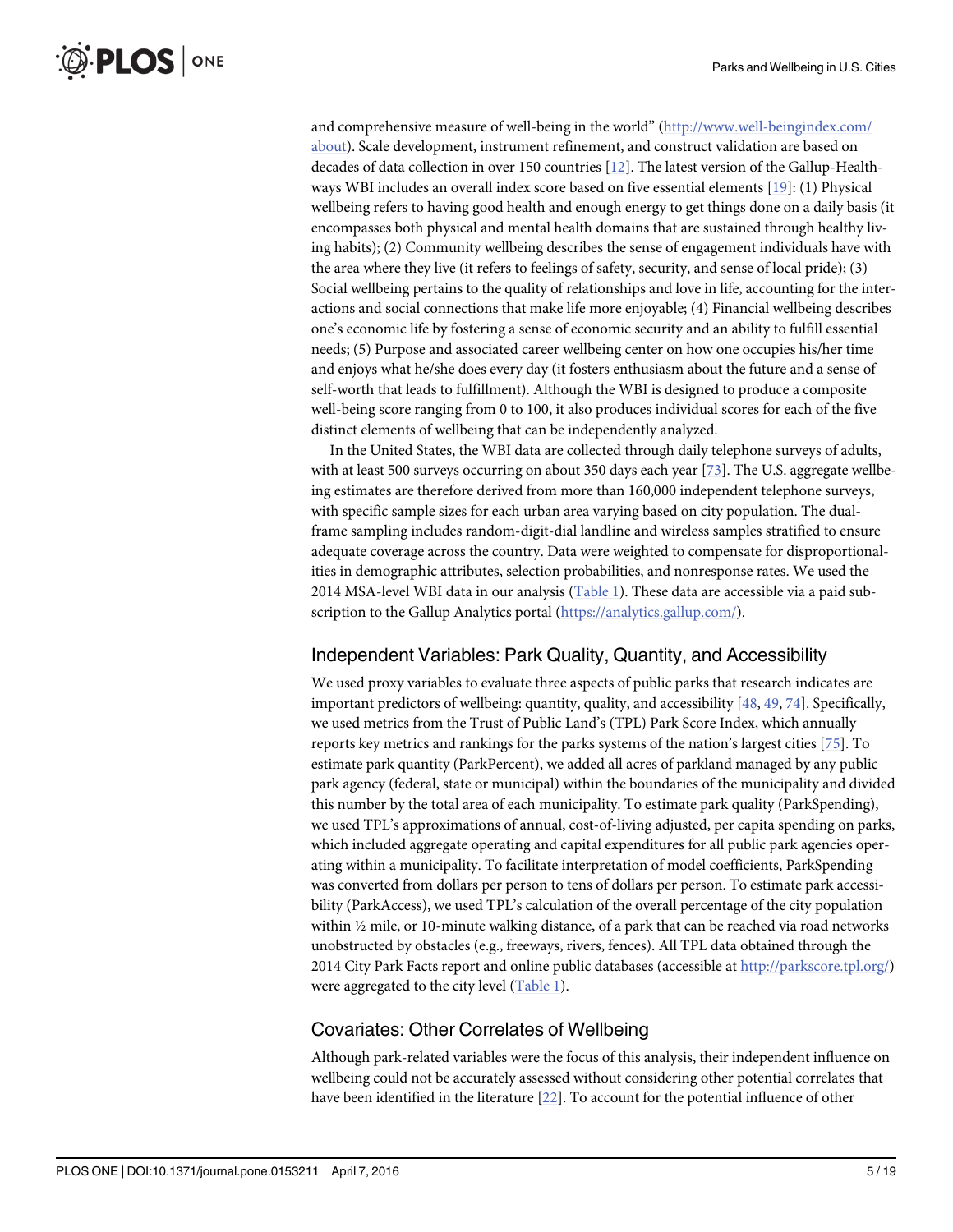<span id="page-5-0"></span>

| <sup>O</sup> PLOS   ONE |  |
|-------------------------|--|
|-------------------------|--|

| Variable                                                                                                              | <b>Source</b>            | Mean                | <b>Median</b>       | Range (with cities)                                        |
|-----------------------------------------------------------------------------------------------------------------------|--------------------------|---------------------|---------------------|------------------------------------------------------------|
| <b>WBI-Overall</b> (Gallup-Healthways Wellbeing Index)                                                                | Gallup 2014              | 61.72               | 61.84               | 59.36 (Indianapolis, IN)-63.61<br>(Raleigh, NC)            |
| <b>WBI-Physical</b>                                                                                                   | Gallup 2014              | 6.14                | 6.14                | 5.80 (Indianapolis, IN)-6.36 (Los<br>Angeles, CA)          |
| <b>WBI-Social</b>                                                                                                     | Gallup 2014              | 6.09                | 6.10                | 5.88 (Indianapolis, IN)-6.29<br>(Raleigh, NC)              |
| <b>WBI-Community</b>                                                                                                  | Gallup 2014              | 6.08                | 6.10                | 5.72 (Detroit, MI)- 6.47 (Austin,<br>TX; Raleigh, NC)      |
| <b>WBI-Financial</b>                                                                                                  | Gallup 2014              | 5.95                | 5.93                | 5.57 (Memphis, TN)- 6.45 (San<br>Jose, CA)                 |
| <b>WBI-Purpose</b>                                                                                                    | Gallup 2014              | 6.03                | 6.02                | 5.79 (Columbus, OH)- 6.50 (EI<br>Paso, TX)                 |
| ParkPercent (Percentage of total city area covered by parks)                                                          | <b>TPL 2014</b>          | 10.7%               | 9.0%                | 2.0 (Fresno, CA; Tucson, AZ) -<br>23.0% (San Diego, CA)    |
| ParkSpending (Annual per capita spending on parks)                                                                    | <b>TPL 2014</b>          | \$94                | \$76                | \$11 (Detroit, MI)-\$250<br>(Washington, DC)               |
| <b>ParkAccess</b> (Percentage of population within $\frac{1}{2}$ mile of a park)                                      | <b>TPL 2014</b>          | 63.5%               | 62.6%               | 26.5 (Charlotte, NC) - 98.2% (San<br>Francisco, CA)        |
| NaturalAmenities (Score on natural amenities scale that accounts<br>for 6 variables related to climate and geography) | <b>USFS 1999</b>         | 1.84                | 0.33                | $-2.51$ (Indianapolis, IN) $-10.52$<br>(San Francisco, CA) |
| <b>SinglePercent</b> (Percentage of single individuals age 15 or older)                                               | ACS 2014:<br>MPI 2014    | 51.9%               | 52.2%               | 46.3% (Colorado Springs, CO)-<br>57.7% (Memphis, TN)       |
| Logincome (Log of median household income)                                                                            | <b>US Census</b><br>2010 | 10.76<br>(\$48,108) | 10.75<br>(\$46,686) | \$26,212 (Cleveland, OH)-<br>\$81,829 (San Jose, CA)       |
| WorkFulltime (Percentage of adults employed full time)                                                                | Gallup 2013              | 46.2%               | 47.1%               | 38.9% (Sacramento, CA)-54.4%<br>(San Jose, CA)             |
| <b>CollegeDegree</b> (Percentage of population with a Bachelor's degree<br>or higher)                                 | <b>US Census</b><br>2010 | 32.5%               | 30.0%               | 12.7% (Detroit, MI)-57.4%<br>(Seattle, WA)                 |
| <b>PopDensity</b> (People per Hectcre)                                                                                | <b>US Census</b><br>2010 | 19.8                | 13.5                | 3.7 (Oklahoma City, OK)-92.5<br>(New York, NY)             |
| PopChange (Percent population change from 2010-2012)                                                                  | <b>US Census</b><br>2012 | 2.5%                | 2.6%                | -1.7% (Detroit, MI)- 6.6% (Austin,<br>TX)                  |

#### [Table 1.](#page-4-0) Variables Used in the Linear Regression Model Examining Factors Associated with Wellbeing in U.S. Cities.

doi:10.1371/journal.pone.0153211.t001

environmental factors such as climate and geography, we used data from the U.S.D.A. Economic Research Service's Natural Amenities Scale ([http://www.ers.usda.gov/data-products/](http://www.ers.usda.gov/data-products/natural-amenities-scale.aspx) [natural-amenities-scale.aspx\)](http://www.ers.usda.gov/data-products/natural-amenities-scale.aspx), a composite index that incorporates the normalized contributions of six different meteorological and topographical variables including temperature, hours of sunlight, humidity, topography, and bodies of water for each county of the United States [\[76](#page-17-0)]. The scale was developed in 1999 and has not been updated since; however, it is unlikely that relative differences in these geographical and meteorological variables have shifted substantially in the past 15 years. Because natural amenities data were only available at the county level, we utilized scores for the most populous county within each MSA (Table 1).

To approximate income at the city level, we used estimates of 2010 median household income published by the U.S. Census Bureau ([www.census.gov/quickfacts/\)](http://www.census.gov/quickfacts/) [[77](#page-17-0)]. Following recommendations of other authors [[21](#page-14-0)], we used the logarithm of estimated income in our model to emphasize relative, not absolute, differences among variable income levels (Table 1). To approximate education at the city level, we used 2010 estimates of the percentage of the adult population (age 25 or older) in each city that held a Bachelor's degree [[77](#page-17-0)]. To account for employment at the municipal level, we used estimates of the population to payroll rate, or the percentage of the population employed by an employer for at least 30 hours per week.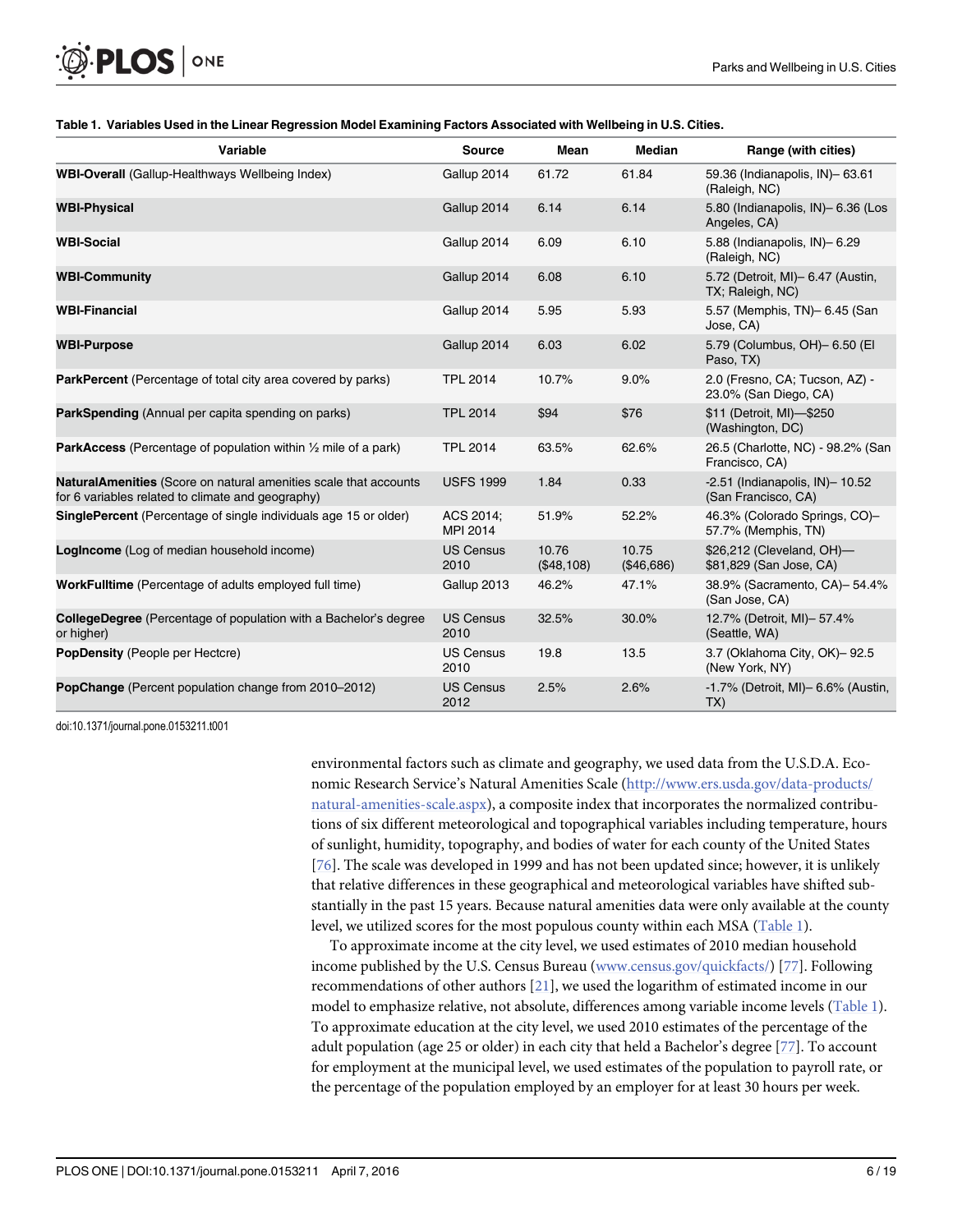<span id="page-6-0"></span>These data were collected as part of Gallup's regular survey effort, and we accessed the 2013 MSA-level data (2014 data were not available at the time of analysis) via the Gallup Analytics Portal ([https://analytics.gallup.com/\)](https://analytics.gallup.com/) ([Table 1](#page-5-0)). To account for the complex influence of social relationships on wellbeing, we used a coarse approximation: the percentage of the overall adult population (age 15 or older) of each city that is single. Although this statistic is not a perfect proxy and likely varies along with other demographic correlates (e.g., age), it does indirectly integrate many of the key social variables believed to moderate the relationship between urban green space and wellbeing (e.g., lifestyle traits, household characteristics, living context) [[70](#page-16-0)]. The 2014 data, obtained from the Martin Prosperity Institute [[78](#page-17-0)], were based on three-year rolling averages of the single population percentage derived from the American Community Survey [[79](#page-17-0)] [\(Table 1](#page-5-0)).

We also included two additional variables related to city population dynamics. To control for population size in the analysis, we included population density, measured as people per hectare and calculated using 2010 data from the U.S. Census Bureau ([www.census.gov/](http://www.census.gov/quickfacts/) [quickfacts/](http://www.census.gov/quickfacts/)) [\[77](#page-17-0)]. We also wanted to include some measure of population trends in each urban area, which tend to be a good indicator of social and economic trajectories. Population change estimates can be used to compare wellbeing scores for cities that are thriving (e.g., Austin, TX) versus those that are struggling (e.g., Detroit, MI). We calculated population changes from 2010–2012 using data from the U.S. Census Bureau [[77](#page-17-0)] [\(Table 1\)](#page-5-0). All of the data used in these analyses are available as supplementary online material ([S1 Table\)](#page-13-0).

### Data Analysis

We first assessed the binary relationships between each of the independent park variables (i.e., ParkPercent, ParkSpending, ParkAccess) and wellbeing (including overall WBI score and the scores for specific subdomains) using Pearson correlations. Given the small sample size, we used the bootstrapping method to estimate the accuracy of our sample correlation estimates. Specifically, we randomly sampled from our sample data 1,000 times to produce a population estimate of Pearson's correlation coefficients, upper and lower limits of the 95% confidence intervals, and statistical significance.

After examining binary relationships, we used an information theory approach to examine a suite of eight potential OLS regression models including various combinations of correlates to identify the most parsimonious model with the best predictive power for overall wellbeing and each of the specific subdomains [[80\]](#page-17-0). The candidate set of models examined for each dependent variable ranged in size from 3–10 predictors and included: (a) a model containing only the three park variables; (b) a model containing the three park variables and the Natural Amenities Scale; (c) two models containing different combinations of socio-demographic variables (with likely sources of collinearity removed); (d) one model containing four socio-demographic variables and the Natural Amenities Scale; and (e) three models containing different combinations of park variables, socio-demographic variables, and the Natural Amenities Scale, including a full model with all ten predictors. Because of the small sample size, we used the second order Akaike's Information Criterion (AICc) and corresponding Akaike's relative likelihood weights to identify the best models given the data structure  $[81]$  $[81]$  $[81]$ . We defined the confidence set of candidate models for each dependent variable as all models with Akaike weights within 10% of the highest value [[82](#page-17-0)]. We elected to use only the top models in these confidence sets when evaluating parameter estimates for specific independent variables. By examining these top models and their corresponding effect sizes (measured by adjusted  $\mathbb{R}^2$ ) and parameter estimates, we were able to determine the relative influence of the park variables and other potential correlates on wellbeing.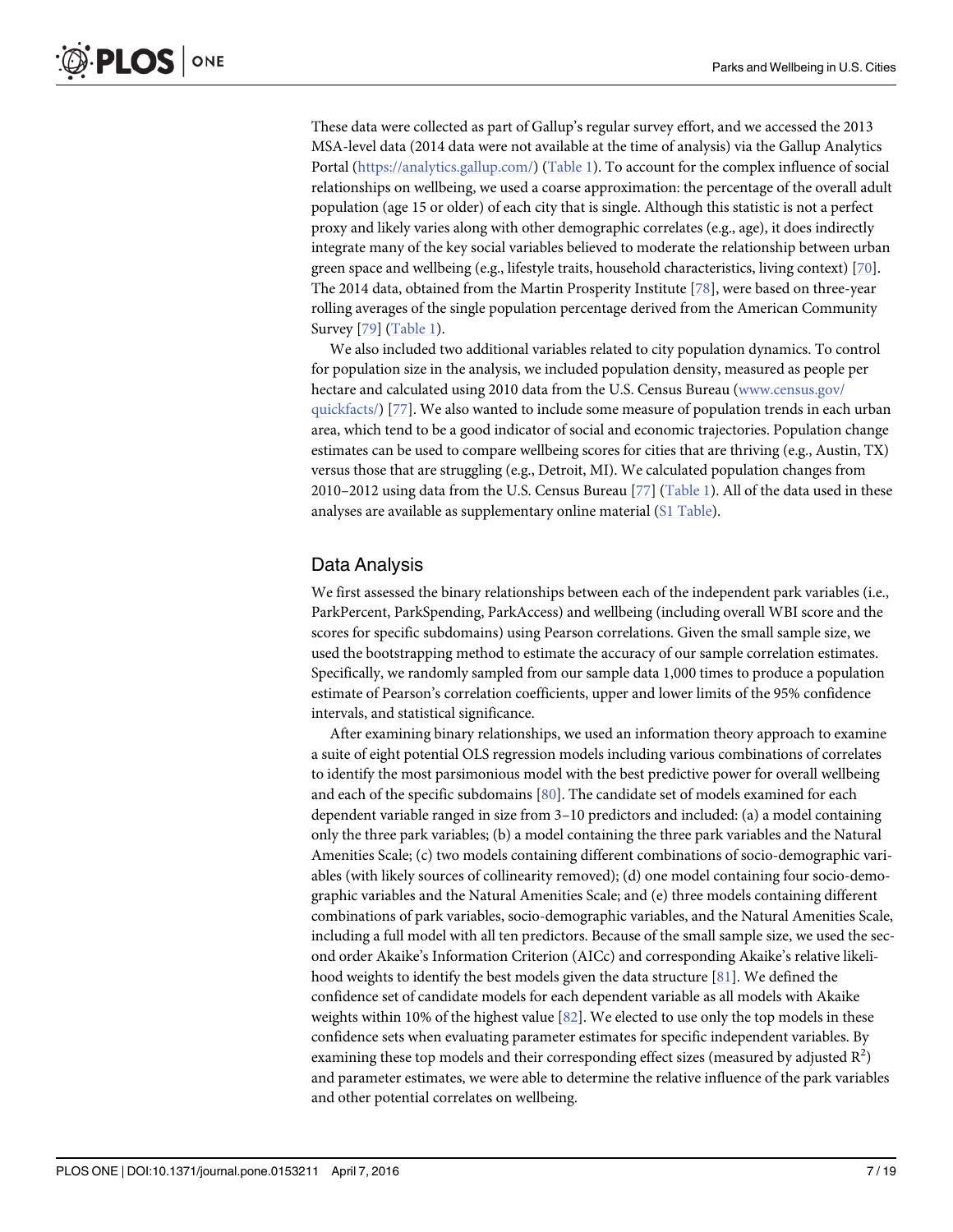<span id="page-7-0"></span>

| <b>ParkPercent</b>   |           |                  | ParkSpending | <b>ParkAccess</b> |           |                 |
|----------------------|-----------|------------------|--------------|-------------------|-----------|-----------------|
| Variable             |           | 95% $CIa$        |              | 95% $CIa$         |           | 95% $CIa$       |
| <b>WBI-Overall</b>   | $0.496**$ | $0.279 - 0.637$  | 0.172        | $-0.095, 0.488$   | 0.129     | $-0.131, 0.427$ |
| <b>WBI-Physical</b>  | $0.503**$ | $0.241 - 0.702$  | $0.278*$     | 0.052, 0.548      | $0.342*$  | 0.150, 0.588    |
| <b>WBI-Community</b> | $0.340*$  | $0.076 - 0.544$  | 0.059        | $-0.212, 0.355$   | $-0.084$  | $-0.346, 0.187$ |
| <b>WBI-Social</b>    | 0.261     | $-0.025 - 0.542$ | 0.217        | $-0.071, 0.455$   | 0.217     | $-0.081, 0.477$ |
| <b>WBI-Financial</b> | $0.461**$ | $0.222 - 0.707$  | $0.415**$    | 0.105, 0.660      | $0.424**$ | 0.189, 0.631    |
| <b>WBI-Purpose</b>   | 0.123     | $-0.252 - 0.285$ | $-0.281$     | $-0.531, 0.058$   | $-0.316*$ | $-0.552, 0.064$ |

#### Table 2. Pearson Correlation Coefficients Examining Associations between Park Variables and Wellbeing Indicators for U.S. Cities (n = 44).

 $*$  and  $**$  denote significance of correlation coefficient estimate at  $α = 0.05$  and 0.01, respectively, following bootstrapping with 1,000 iterations <sup>a</sup>95% confidence interval based on bootstrapping estimates with 1,000 iterations

doi:10.1371/journal.pone.0153211.t002

Prior to running the models, preliminary analyses were conducted to ensure that the assumptions required for OLS regression analysis were not violated. Because of anticipated relationships among many of the independent variables, multicollinearity was a concern–particularly for the full model including all 10 predictors. For example, CollegeDegree and LogIncome were highly correlated ( $r = 0.769$ ,  $p < 0.001$ ). Nevertheless, their variance inflation (VIF) scores were less than 6.0, and the variables were retained because they both served as key controls (i.e., covariates). Correlations between the primary independent variables of interest, ParkPercent and ParkSpending ( $r = 0.356$ ,  $p = 0.018$ ), ParkPercent and ParkAccess ( $r = 0.421$ ,  $p = 0.004$ ), and ParkSpending and ParkAccess ( $r = 0.595$ ,  $p = 0.001$ ) were also significant, but their VIF values of 3.7 or lower were all within the acceptable limits for OLS regression. Potential issues of multicollinearity were minimized when interpreting the best models, however, because none of these models included more than eight predictors. Measures of standardized residuals (between -2.0 and 2.0) and Cook's distance  $(< 0.16$ ) were within acceptable ranges, suggesting that outliers were not a concern. Examination of residuals scatterplots confirmed that the assumptions of normality, linearity, and homoscedasticity were also satisfied [[83](#page-17-0)]. The same preliminary analyses were conducted before interpreting all of the regression models.

### **Results**

Initial assessments using Pearson correlations suggested that percentage of parkland in each city was significantly associated with overall wellbeing at the city level ( $r = 0.496$ ,  $p = 0.001$ ). Per capita park spending and park accessibility were positively correlated, though not significantly, with wellbeing. All of the park variables were significant correlates of the physical and financial wellbeing subscales (Table 2). Cities with a greater percentage of land in parks also displayed higher average scores on the community wellbeing subscale ( $r = 0.340$ ,  $p = 0.005$ ). The only observed negative association was between park accessibility and the purpose subscale  $(r = -0.315, p = 0.030).$ 

Our information theory approach used AICc to compare eight candidate models and identify the best model for predicting overall WBI scores at the city level ([Table 3](#page-8-0)). The best fitting regression model, with a likelihood of weight of 0.86, included six variables (PercentParks, NaturalAmenities, PopChange, LogIncome, SinglePercent, and WorkFulltime). This model explained almost 60% of the WBI score variance. The combination of variables in this model suggest that both environmental (e.g., park-related) and socio-demographic variables combine to influence overall wellbeing. An examination of regression parameter estimates for this best fitting model showed that, controlling for other correlates, cities with more park coverage had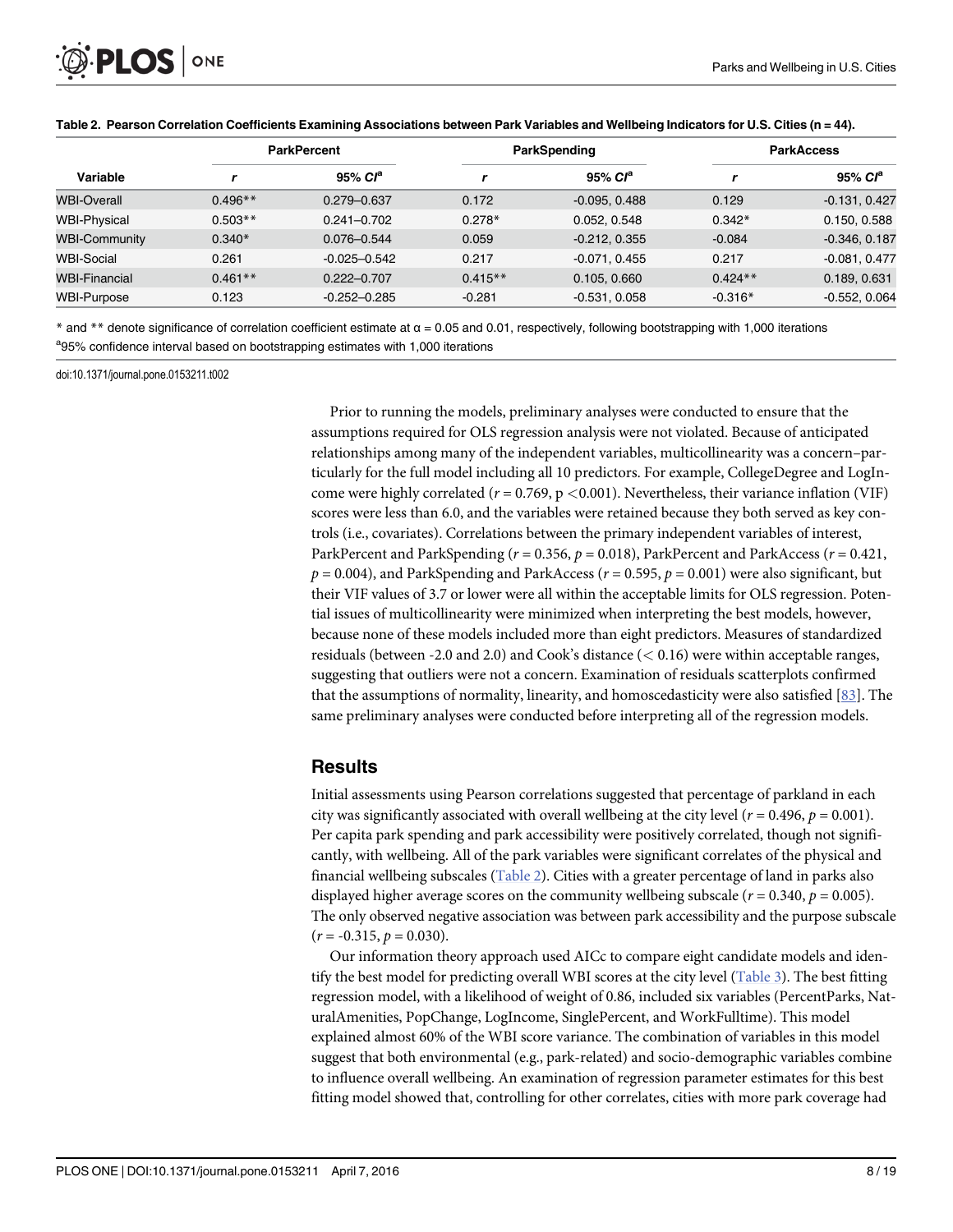<span id="page-8-0"></span>

| <b>Model (Parameters Included)</b>                                                                                                                    |    | <b>RSS<sup>b</sup></b> | <b>AICc</b> | <b>AAICc</b> | $w_i^{\rm c}$ | Adj.<br>$R^2$ |
|-------------------------------------------------------------------------------------------------------------------------------------------------------|----|------------------------|-------------|--------------|---------------|---------------|
| 1. PopChange + LogIncome + SinglePercent + WorkFullTime + NaturalAmenities + PercentParks                                                             | 6. | 17.99                  | $-23.08$    | 0            | 0.860         | 0.584         |
| 2. PopChange + LogIncome + SinglePercent + WorkFulltime + NaturalAmenities + PercentParks<br>+ ParkSpending + ParkAccess                              | 8  | 17.16                  | $-19.31$    | 3.77         | 0.131         | 0.580         |
| 3. PopChange + PopDensity + LogIncome + CollegeDegree + SinglePercent + WorkFulltime<br>+ NaturalAmenities + PercentParks + ParkSpending + ParkAccess | 10 | 16.96                  | -13.28      | 9.80         | 0.006         | 0.560         |
| 4. PopChange + LogIncome + PercentSingle + WorkFulltime + NaturalAmenities                                                                            |    | 5 24.84                | $-11.58$    | 11.50        | 0.002         | 0.440         |
| 5. PopChange + LogIncome + PercentSingle + WorkFulltime                                                                                               | 4  | 29.10                  | $-7.17$     | 15.91        | < 0.001       | 0.361         |
| 6. PopChange + PopDensity + LogIncome + PercentSingle + WorkFulltime + CollegeDegree                                                                  | 6. | 27.76                  | $-3.96$     | 19.12        | < 0.001       | 0.357         |
| 7. NaturalAmenities + ParkPercent + ParkSpending + ParkAccess                                                                                         | 4  | 31.67                  | $-3.44$     | 19.64        | < 0.001       | 0.304         |
| 8. ParkPercent + ParkSpending + ParkAccess                                                                                                            |    | 3 37.34                | 1.38        | 24.46        | < 0.001       | 0.200         |

#### [Table 3.](#page-7-0) Model Selection Overview for Variables Associated with Overall Wellbeing Scores in U.S. Cities (n = 44).

 ${}^{\rm a}$ K = number of parameters in the model

<sup>b</sup>RSS = Residual Sum of Squares

 $c_{W_i}$  = Akaike weights (relative likelihoods) for Model i

doi:10.1371/journal.pone.0153211.t003

higher average overall WBI scores ( $B = 9.10$ ,  $p = 0.001$ ) (Table 4). Other significant correlates of overall WBI were the city's natural amenities score ( $B = 0.14$ ,  $p = 0.014$ ), the percentage of the population that is single ( $B = -15.39$ ,  $p = 0.009$ ), the logarithm of median household income  $(B = -1.66, p = 0.044)$ , and the two-year trend in city population  $(B = 0.29, p = 0.001)$ .

Using the AICc comparison approach and the same set of candidate models, we also identified the best fitting models for each of the 5 subdomains of wellbeing ([Table 5](#page-9-0)). In almost every case, the best fitting model was obvious. The best regression model for physical wellbeing (Akaike  $w_i$  = 0.422) included the three park variables and natural amenities and explained 54% of the score variance. ParkPercent ( $B = 0.64$ ,  $p = 0.045$ ) and NaturalAmenities ( $B = 0.02$ ,  $p < 0.001$ ) were the only significant predictors in this model, though ParkAccess and Park-Spending were also positively correlated with physical wellbeing.

The best regression model for community wellbeing (Akaike  $w_i = 0.892$ ) included six environmental and socio-demographic variables and explained 66% of the score variance ([Table 5\)](#page-9-0). ParkPercent ( $B = 1.41$ ,  $p = 0.002$ ) was a significant positive predictor of community wellbeing. Other significant predictors in this model were SinglePercent ( $B = -5.51$ ,  $p < 0.001$ ), Pop-Change ( $B = 0.06$ ,  $p < 0.001$ ), and LogIncome ( $B = -0.38$ ,  $p = 0.008$ ).

Financial wellbeing was the only domain whose confidence set included more than one model, though variables in both these models were very similar. The best regression model for



|          |      |          | Sig.     |
|----------|------|----------|----------|
| 89.21    | 9.43 |          |          |
| 9.10     | 2.43 | 0.457    | 0.001    |
| 0.14     | 0.06 | 0.438    | 0.014    |
| $-15.39$ | 5.60 | $-0.364$ | 0.009    |
| $-1.66$  | 0.80 | $-0.355$ | 0.044    |
| $-1.28$  | 5.16 | $-0.046$ | $-0.248$ |
| 0.29     | 0.08 | 0.480    | 0.001    |
|          | В    | SE       | β        |

<sup>a</sup>Overall WBI model fit statistics:  $F(6,37) = 11.04$ ,  $p < 0.001$ , Adj.  $R^2 = 0.584$ 

doi:10.1371/journal.pone.0153211.t004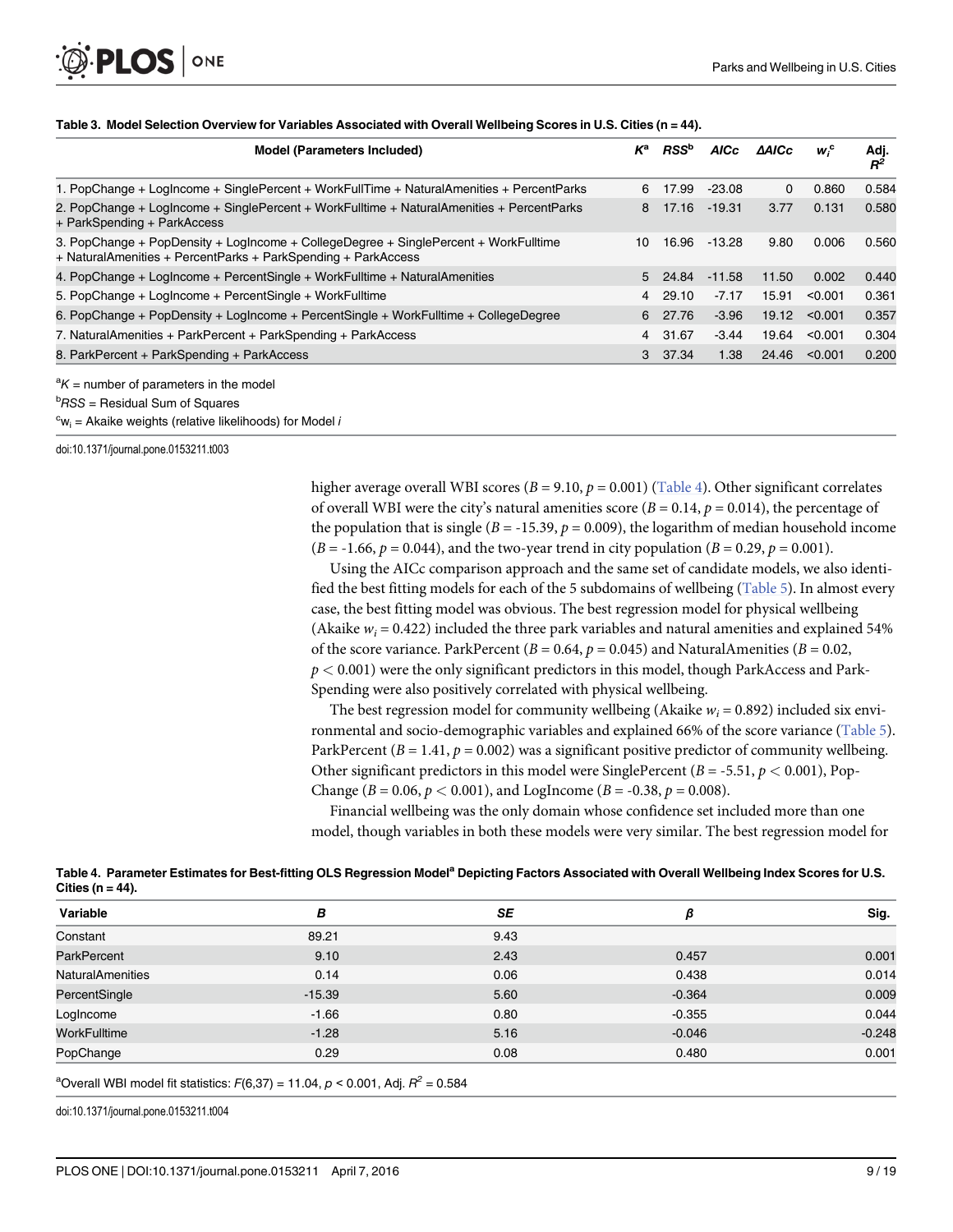<span id="page-9-0"></span>

#### [Table 5.](#page-8-0) Top Two Models Predicting each Subdomain of Wellbeing in U.S. Cities (n = 44).

| <b>Outcome Variables &amp; Models</b>                                                                                   |                | $K^{\rm a}$<br><b>RSS</b> b | <b>AICc</b>       | <b>AAICc</b> | $w_i^{\rm c}$   | Adj.<br>$R^2$ |
|-------------------------------------------------------------------------------------------------------------------------|----------------|-----------------------------|-------------------|--------------|-----------------|---------------|
| <b>Physical Wellbeing</b>                                                                                               |                |                             |                   |              |                 |               |
| 1. NaturalAmenities + ParkPercent + ParkSpending + ParkAccess                                                           | 4              | 0.351                       | $-201.55$         |              | $0 \quad 0.422$ | 0.535         |
| 2. PopChange + LogIncome + SinglePercent + WorkFulltime + NaturalAmenities + ParkPercent<br>+ ParkSpending + ParkAccess | 8              | 0.275                       | $-201.19$         | 0.35         | 0.354           | 0.593         |
| <b>Community Wellbeing</b>                                                                                              |                |                             |                   |              |                 |               |
| 1. PopChange + LogIncome + SinglePercent + WorkFulltime + NaturalAmenities + PercentParks                               | 6              | 0.523                       | $-178.75$         | $\mathbf{0}$ | 0.892           | 0.663         |
| 2. PopChange + LogIncome + SinglePercent + WorkFulltime + NaturalAmenities + ParkPercent<br>+ ParkSpending + ParkAccess | 8              |                             | 0.512 -173.85     | 4.91         | 0.077           | 0.651         |
| <b>Financial Wellbeing</b>                                                                                              |                |                             |                   |              |                 |               |
| 1. PopChange + LogIncome + SinglePercent + WorkFulltime + NaturalAmenities + ParkPercent<br>+ ParkSpending + ParkAccess |                | 0.539                       | -171.58           | $\Omega$     | 0.360           | 0.510         |
| 2. PopChange + LogIncome + SinglePercent + WorkFulltime + NaturalAmenities + PercentParks                               |                |                             | 6  0.616  -171.55 |              | $0.03$ 0.354    | 0.470         |
| <b>Purpose</b>                                                                                                          |                |                             |                   |              |                 |               |
| 1. PopChange + LogIncome + SinglePercent + WorkFulltime + NaturalAmenities + PercentParks                               | 6.             | 0.480                       | $-182.53$         | $\mathbf{0}$ | 0.381           | 0.350         |
| 2. PopChange + LogIncome + SinglePercent + WorkFulltime                                                                 | $\overline{4}$ |                             | 0.544 -182.27     | 0.26         | 0.334           | 0.301         |
| <b>Social Wellbeing</b>                                                                                                 |                |                             |                   |              |                 |               |
| 1. ParkPercent + ParkSpending + ParkAccess                                                                              | 3              | 0.350                       | $-204.70$         |              | $0$ 0.590       | 0.021         |
| 2. NaturalAmenities + ParkPercent + ParkSpending + ParkAccess                                                           | 4              | 0.347                       | $-202.05$         | 2.05         | 0.212           | 0.004         |

 ${}^{\rm a}$ K = number of parameters in the model

<sup>b</sup>RSS = Residual Sum of Squares

 $c_{W_i}$  = Akaike weights (relative likelihoods) for Model i

doi:10.1371/journal.pone.0153211.t005

financial wellbeing (Akaike  $w_i = 0.360$ ) included eight environmental and socio-demographic variables and explained 51% of the score variance (Table 5). All of the park variables were included in this regression model. Although each of these park variables was positively associated with financial wellbeing, none of these associations were statistically significant. In fact, the only significant predictors of financial wellbeing in the best-fitting model were WorkFulltime ( $B = 2.08$ ,  $p = 0.039$ ) and SinglePercent ( $B = -2.55$ ,  $p = 0.020$ ).

The best regression model for the purpose domain (Akaike  $w_i = 0.381$ ) included six environmental and socio-demographic variables and explained 35% of the score variance. ParkPercent  $(B = 0.83, p = 0.043)$  was a significant positive predictor of purpose. Other significant predictors in this model were PopChange ( $B = 0.05$ ,  $p < 0.001$ ), WorkFulltime ( $B = -1.94$ ,  $p = 0.027$ ), LogIncome ( $B = -0.32$ ,  $p = 0.017$ ), and SinglePercent ( $B = -2.37$ ,  $p = 0.014$ ).

None of the models in the candidate set explained social wellbeing with any degree of predictive power (Table 5). The best regression model (Akaike  $w_i = 0.590$ ) included the three park variables, but explained only 2% of the score variance. Socio-demographic variables were entirely absent in this model. Although each of the park variables was positively associated with social wellbeing, none of these associations were statistically significant.

### **Discussion**

Our study is among the first to investigate the relationship between urban parks and subjective wellbeing at the city level using one of the most comprehensive and extensively validated metrics available globally, the Gallup-Healthways Wellbeing Index [[19](#page-14-0)]. The information theory approach we applied revealed that residents reported higher levels of subjective wellbeing in cities with a greater quantity of park coverage (the proportion of total city area reserved as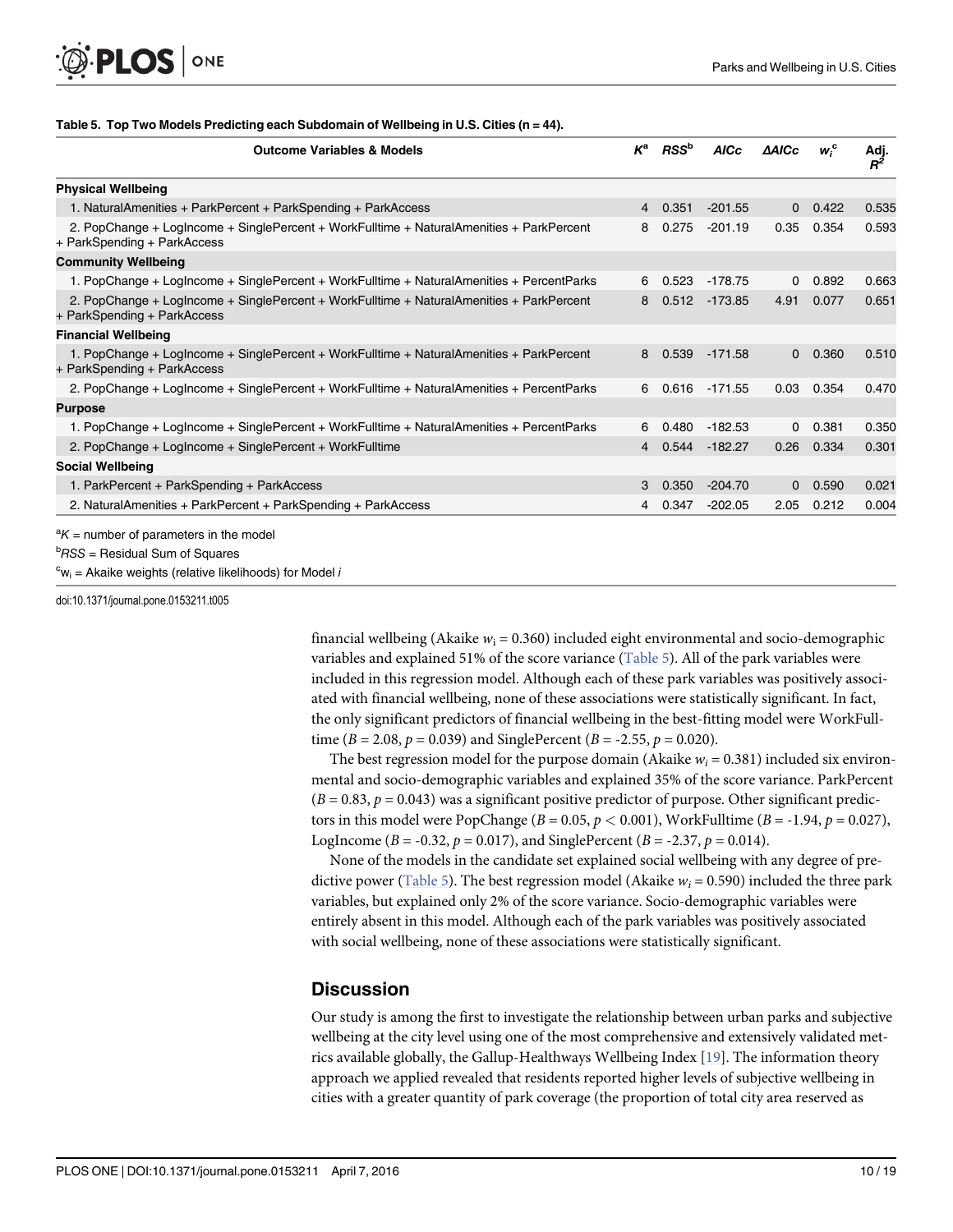<span id="page-10-0"></span>public parks), even after controlling for a range of other potential geographical and socio-economic correlates. This finding is supported by an array of other studies that demonstrate the multiple ways that green infrastructure, generally [\[36,](#page-15-0) [41,](#page-15-0) [67,](#page-16-0) [84\]](#page-17-0), and public parks, specifically [\[48](#page-15-0), [49\]](#page-15-0), contribute to public health.

Weaker relationships were observed for the variables we used to approximate park quality (per capita spending on parks) and accessibility (the percentage of the population within ½ mile of a park) at the municipal level. Although both were significantly associated with physical and financial wellbeing in the correlational analysis, neither emerged as a significant predictor in any of the multivariate regression models. While the hypothesized link between park coverage and wellbeing was confirmed, the absence of association for the other two park variables was somewhat unexpected.

Many studies have shown that the health-related benefits parks provide are linked to specific indicators of park quality such as facilities, activities, and programming [[69,](#page-16-0) [85](#page-17-0)–[87](#page-17-0)]. Perhaps per capita agency spending on operating costs and capital improvements was not a sufficient proxy for these aspects of park quality. Future studies could attempt to characterize the quality of a municipal park system using a more diverse set of indicators. The absence of a relationship between our measure of park accessibility and wellbeing was also a surprise. However, even if a population has access to parks, park use may still be constrained by other local factors such as perceptions of safety and accessibility, park amenities/programs, and nearby environmental hazards. Although some research highlights positive relationships between urban park proximity, perceived health [[39](#page-15-0)], and physical activity [\[88](#page-17-0)], other studies have revealed somewhat inconclusive results [[89](#page-17-0)]. These incongruous findings often reflect differences in scale, with potential effects masked when analyses are conducted at the city (vs. neighborhood) level. Such results, coupled with our present analysis, highlight the importance of examining associations between the spatial distribution of urban parks and residents' wellbeing at multiple scales.

### Public Parks and Wellbeing

The strong positive relationship we observed between urban park coverage and physical wellbeing, or having good health and enough energy to get things done on a daily basis, was anticipated based on previous research. Contributions of public parks to physical activity in urban settings are widely documented at both the neighborhood [[48](#page-15-0), [86](#page-17-0), [90](#page-17-0)] and city level [\[49\]](#page-15-0), and many studies have demonstrated that parks and urban green space provide additional indirect physical health benefits via ecosystem services such as air and water purification [[40](#page-15-0)]. Furthermore, the WBI measure of physical wellbeing also incorporated elements of mental and psychological health, both of which appear to be linked to direct and indirect contact with nature in urban settings [[9,](#page-14-0) [38,](#page-15-0) [55](#page-16-0)–[57](#page-16-0)]. In short, our U.S. city-level analysis supports a growing body of evidence highlighting significant associations between parks and physical health and wellbeing.

Urban park coverage was also positively associated with community wellbeing, or the sense of engagement individuals have with the place where they live. By providing a unique form of social gathering space in congested cities, parks and other natural settings facilitate social interactions and collaboration [[63\]](#page-16-0) and contribute to a sense of community or neighborhood attachment  $[62, 64-66, 91]$  $[62, 64-66, 91]$  $[62, 64-66, 91]$  $[62, 64-66, 91]$  $[62, 64-66, 91]$  $[62, 64-66, 91]$  $[62, 64-66, 91]$  $[62, 64-66, 91]$ . Parks may therefore help to facilitate the construction of social capital and subsequent perceptions of community wellbeing that are defining attributes of many sustainable urban communities. This supposition was supported by the best fitting model for social wellbeing, which included all three of the park variables yet none of the other potential socio-demographic correlates. However, it should be reiterated that all of our models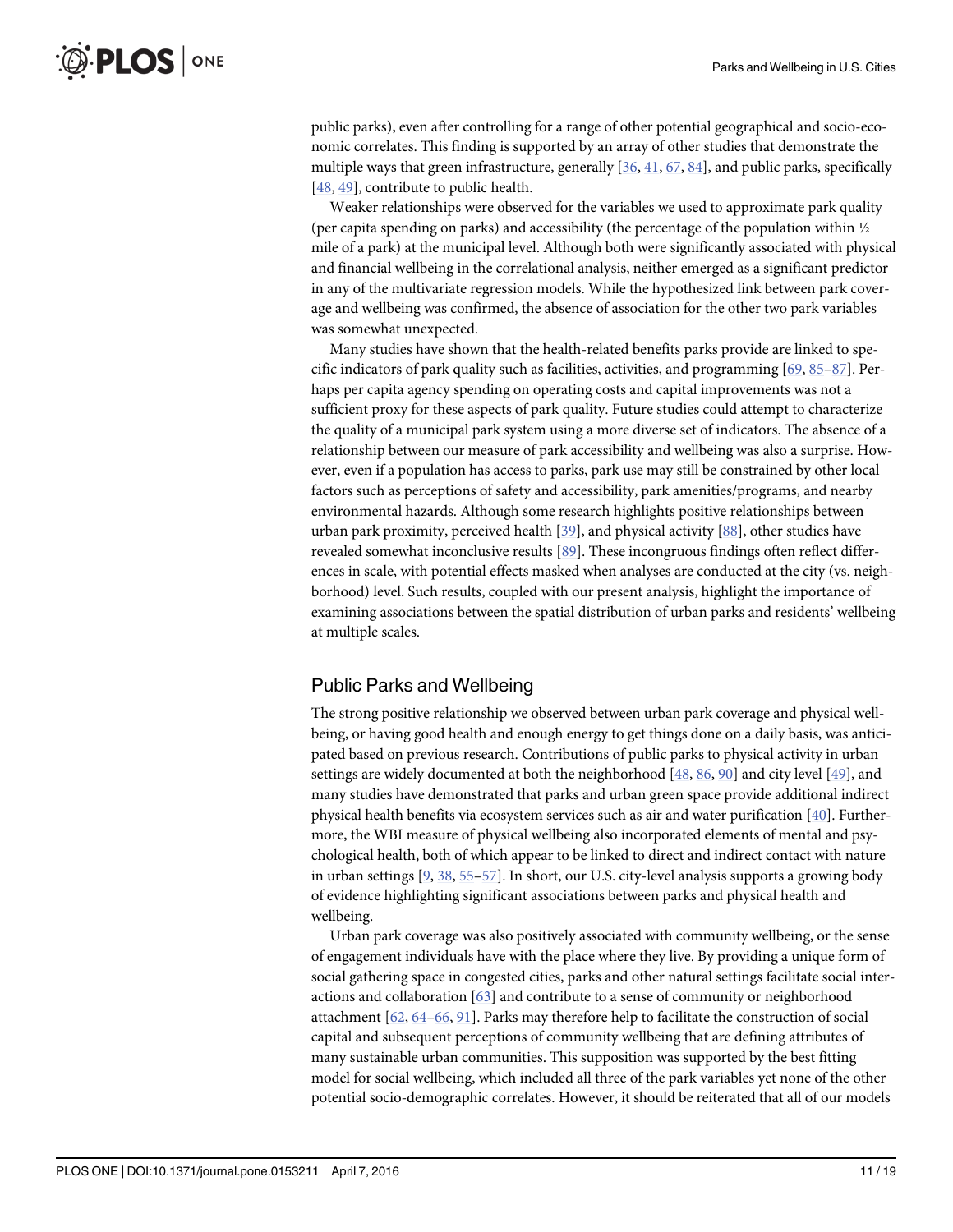<span id="page-11-0"></span>for social wellbeing displayed poor predictive power. Because the WBI measures of social wellbeing focus primarily on personal relationships and not the context in which they evolve, social aspects of wellbeing might be more strongly influenced by individual-level variables not considered in the present analysis.

A significant positive relationship was also observed between park coverage and residents' sense of purpose, broadly defined as liking what you do every day and being motivated to achieve goals. Sense of purpose is highly individualistic, often dictated by personal circumstances and actions far removed from physical settings (e.g., parks). However, it is possible that, by providing a space for recreation, reflection, and cognitive growth, parks can supply urban residents with a sense of satisfaction and goal fulfillment that fosters sense of purpose [\[9](#page-14-0)]. Parks may also indirectly foster a sense of purpose by contributing to other components of subjective wellbeing, generating a system of synergistic interactions that collectively enhance all aspects of wellbeing. However, empirical documentation to support these suppositions is lacking. Alternatively, observed correlations could simply be a byproduct of other relationships. For example, cities with more parks might boast a higher tax base and more affluent residents that tend to be distracted by technology, media, and a fast-paced professional world, diluting (or enhancing) their core sense of purpose in life.

Our correlational analyses showed that park quantity, quality, and accessibility were all positively associated with financial wellbeing, a measure reflecting an individuals' sense of economic security and the ability to fulfill essential needs. All of the park variables were also present in the best fitting regression model for financial wellbeing, but the statistical significance of these relationships vanished after isolating the contributions of parks by controlling for socio-economic variables (including income and employment status). However, other empirical evidence supports a potential link between parks and financial wellbeing. Studies show that urban property values often increase near parks and public green space [[92](#page-17-0), [93](#page-17-0)], and areas with more parks are therefore more likely to attract higher-income residents. The expansion of urban park networks and associated programming may also create new employment opportunities for urban residents. Even if parks do not contribute directly to financial wellbeing, they often represent a common attribute of prosperous urban communities where financial security and economic opportunities abound.

### Other Correlates of Wellbeing

Although our study was designed to investigate relationships between public parks and wellbeing in U.S. cities, analyses also highlighted significant relationships between wellbeing and several other covariates. Scores on the Natural Amenities Scale (which accounted for variables such as temperature, sunny days, topography, and proximity to water) were significant positive correlates of overall wellbeing and physical wellbeing, specifically. This finding supports research showing that climatic and geographic variables have a highly significant effect on country-wide self-reported levels of happiness  $[30, 32]$  $[30, 32]$  $[30, 32]$  $[30, 32]$  $[30, 32]$ . It also underscores the powerful influence of the natural environment on human health and wellbeing. The percentage of the adult population employed full time was a significant positive correlate of financial wellbeing, as would be expected with the income that comes with a full time job, yet this variable was inversely related to sense of purpose. The percentage of the city population over age 15 and single was negatively associated with overall wellbeing, community wellbeing, financial wellbeing, and sense of purpose, supporting previous research suggesting partnered and married people typically are happier than their single counterparts [[94](#page-17-0)]. Surprisingly, median income was negatively associated with overall wellbeing, community wellbeing, and sense of purpose. However, as previously mentioned, other researchers have noted that income alone may be a poor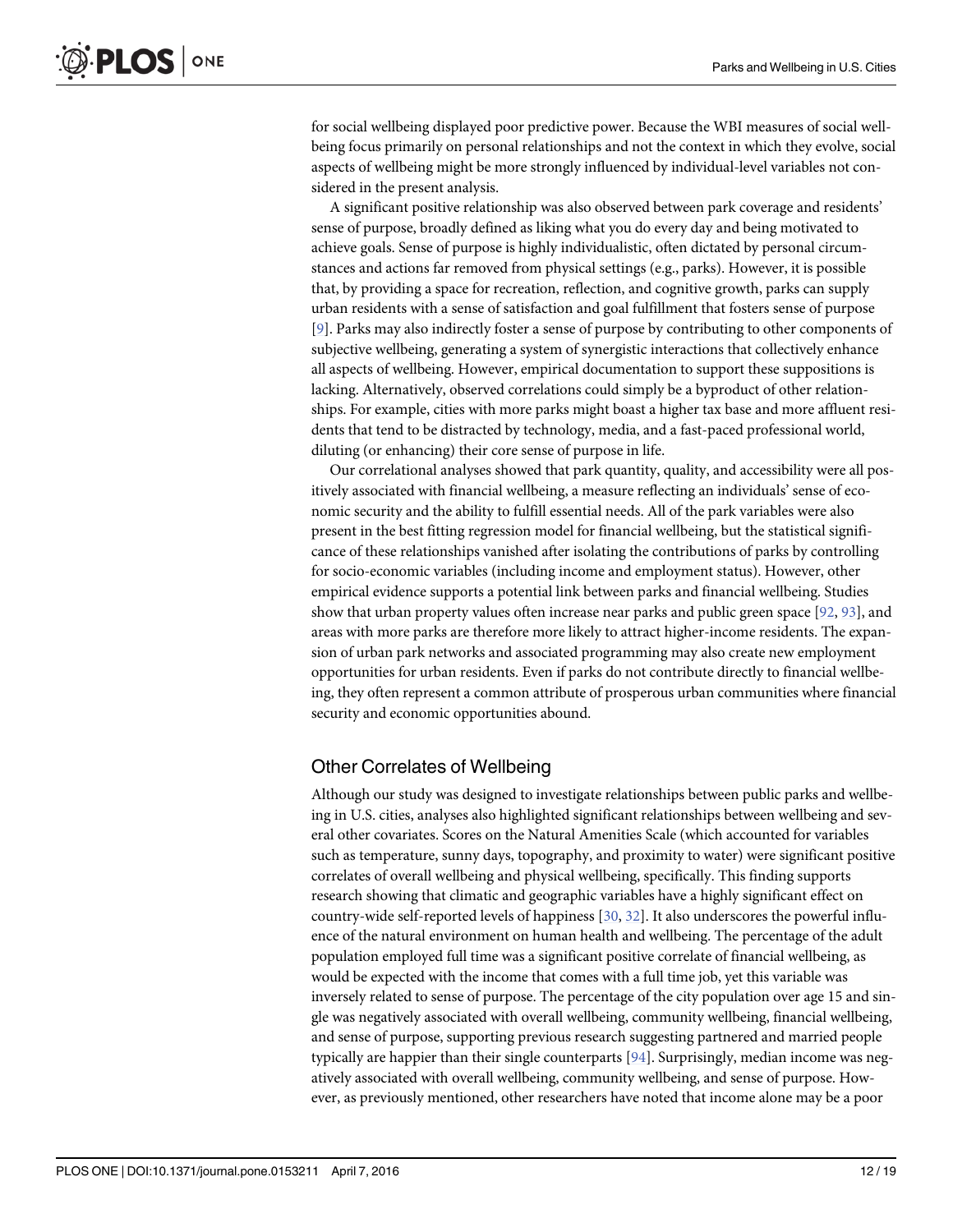<span id="page-12-0"></span>predictor of subjective well-being [\[20,](#page-14-0) [21\]](#page-14-0). The population trajectory in cities from 2010–2012 was a significant positive correlate of overall wellbeing and the community and purpose subdomains. This relationship helps to validate the assumption that cities whose residents report higher levels of wellbeing are growing and thriving, while cities with lower levels of wellbeing are not. Causality in this case is not clear, but the strength of association is difficult to dispute. To expand predictive power, future models assessing wellbeing at the city level could also attempt to account for individual differences in personality traits, relationships, and other factors that have been shown to be important correlates of subjective wellbeing and happiness on smaller scales [\[95\]](#page-18-0).

### Limitations

Several limitations of the present analysis should be noted. First, inferences may be constrained by variation in temporal and spatial scales of measurement across the various data sources. For example, aggregate wellbeing data from the WBI were reported at the MSA level, while other metrics were reported at the incorporated city (e.g., TPL and Census data) and county (e.g., Natural Amenities Scale data) level. Though such inconsistencies can be problematic for citylevel analyses [[37](#page-15-0)], conversion to a standardized geographical unit encompassing an identical sample population was not possible given the different data sources, collection methodologies, and reporting scales. The size of our study sample was also limited by incomplete data coverage across U.S. urban areas. Although WBI data were available for over 180 urban areas, standardized park data (and park accessibility data, specifically) were only available for approximately 50 cities, reducing the effective sample size used in the analysis. Our work therefore demonstrates a need for more consistent and complete city-level data across temporal and spatial scales. It should also be noted that our coarse analysis at the MSA or city level does not account for attributes of specific urban neighborhoods, which may have more nuanced (and perhaps more significant) impacts on the health and wellbeing of individual residents. We were most interested in national-level patterns, but site-based research can and has yielded additional insights regarding the specific relationships between parks and wellbeing that can inform park management and health promotion on smaller scales [\[48\]](#page-15-0). Findings reported here may differ in smaller communities and other more localized contexts. Finally, it is important to note that the relationships depicted in these models indicate strong associations, but not necessarily causation. Time-ordered, experimental approaches are needed to support theoretical assumptions and establish more concrete causal links between the various domains of wellbeing and its significant correlates (including variables related to parks). Despite these limitations, our study provides a preliminary look at the relationship between urban parks and aggregate well-being on a scale that has rarely been explored, highlight broader implications for urban planning and management.

### Parks and Wellbeing: Implications for the Future

As national initiatives such as Healthy Parks, Healthy People and the Park Prescription movement gain momentum [\[96\]](#page-18-0), researchers and practitioners are constantly searching for empirical evidence to provide additional insights regarding the relationship between urban parks, green space, and population health. Our exploratory study revealed significant associations between public park coverage and subjective wellbeing–particularly the physical and community wellbeing–of residents in U.S. cities. These findings highlight the important contributions of park networks to multiple aspects of sustainable urban planning and design [[97\]](#page-18-0) and demonstrate positive park-related externalities that are often underrated in urban economics and policy [[98](#page-18-0)]. Our analysis, however, did not consider the specific use and non-use values of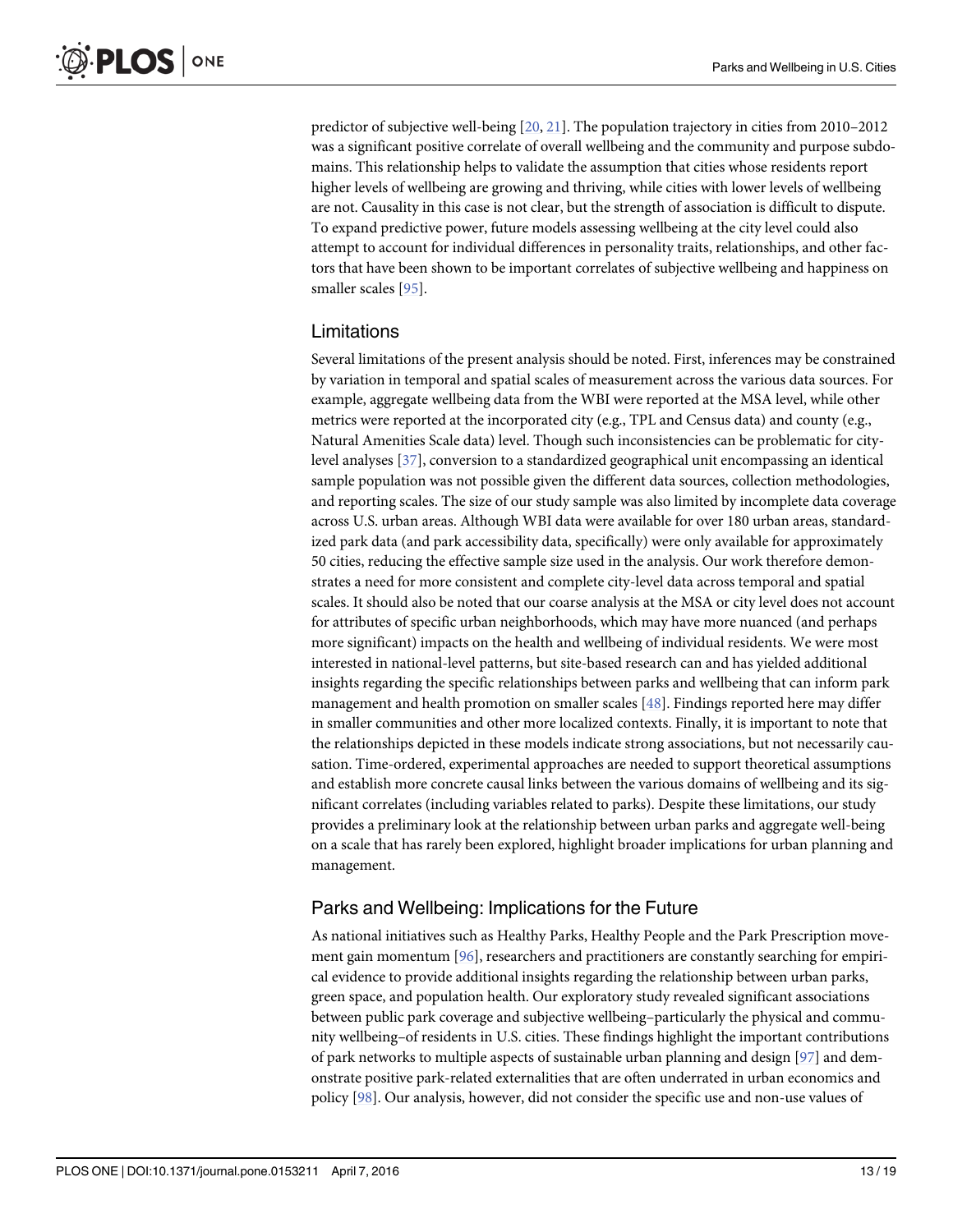<span id="page-13-0"></span>parks, including the way that urban parks are both perceived and experienced [\[99\]](#page-18-0). Future inquiries could therefore consider the different ways that individual urbanites come to know, perceive, and interact with parks and green space, and the health implications of these perceptions and interactions [[9,](#page-14-0) [100](#page-18-0)]. For example, is park provision alone adequate, or is a particular dose of nature needed to generate tangible results [\[74\]](#page-17-0)? Through which pathways can parks precipitate specific health outcomes  $[101]$  $[101]$ ? To expand the present body of work and explore causal relationships, more experimentation and targeted interventions are needed to assess the impacts of parks on different components of health and wellbeing and develop a more mechanistic understanding of these relationships [\[42,](#page-15-0) [69,](#page-16-0) [101\]](#page-18-0).

The municipal-level variables we examined only accounted for broad park coverage, not the distributional equity of those park resources across urban landscapes. This is a common limitation in city-level analyses, but it might have significant implications for policy and practice. Studies have highlighted racial/ethnic and socioeconomic disparities in park quality/funding [\[102,](#page-18-0) [103\]](#page-18-0) and accessibility [\[104](#page-18-0)–[106](#page-18-0)]. Since parks and urban green spaces provide ecosystem services that can buffer many urban health problems in high-risk populations  $[107-109]$  $[107-109]$  $[107-109]$  $[107-109]$  $[107-109]$ , additional analyses of the park-wellbeing relationship across specific socio-demographic blocks is needed to generate equitable and informed management decisions that reflect the interests of diverse constituents.

Although parks represent discrete units that are easier to manage for particular outcomes, they are not the only type of green space contributing to the wellbeing of city residents. Other studies using spatial analytical techniques (e.g., canopy cover) have shown that general urban green space, not simply confined to parks, confers a variety of physical and mental health benefits [[39](#page-15-0), [46](#page-15-0), [55](#page-16-0)]. For example, research demonstrates how both urban greenways [[110](#page-18-0)] and community gardens [\[53\]](#page-16-0) positively impact the health and wellbeing of urban residents. Future studies could expand the concept of parks and green space to encompass all types of urban ecosystem services and the benefits they provide to people  $[8, 45, 109, 111]$  $[8, 45, 109, 111]$  $[8, 45, 109, 111]$  $[8, 45, 109, 111]$  $[8, 45, 109, 111]$  $[8, 45, 109, 111]$  $[8, 45, 109, 111]$ , ultimately assessing their impacts on health, happiness, and urban quality of life.

### Supporting Information

[S1 Table](http://www.plosone.org/article/fetchSingleRepresentation.action?uri=info:doi/10.1371/journal.pone.0153211.s001). Spreadsheet Containing Data Used to Examine Wellbeing Correlates in 44 U.S. Cities. (XLSX)

### Acknowledgments

The authors would like to thank Gallup, Inc., and Healthways, Inc., for providing access to Well-Being Index data at the municipal level. The authors also wish to acknowledge Sam Keith's contributions to the data collection effort.

### Author Contributions

Conceived and designed the experiments: LRL VJ SAC. Performed the experiments: LRL VJ SAC. Analyzed the data: LRL VJ SAC. Contributed reagents/materials/analysis tools: LRL VJ SAC. Wrote the paper: LRL VJ SAC.

### References

[1.](#page-0-0) World Health Organization. Urban population growth. Geneva, Switzerland: Global Health Observatory Database; 2014. Available from: [http://www.who.int/gho/urban\\_health/situation\\_trends/urban\\_](http://www.who.int/gho/urban_health/situation_trends/urban_population_growth_text/en) [population\\_growth\\_text/en.](http://www.who.int/gho/urban_health/situation_trends/urban_population_growth_text/en)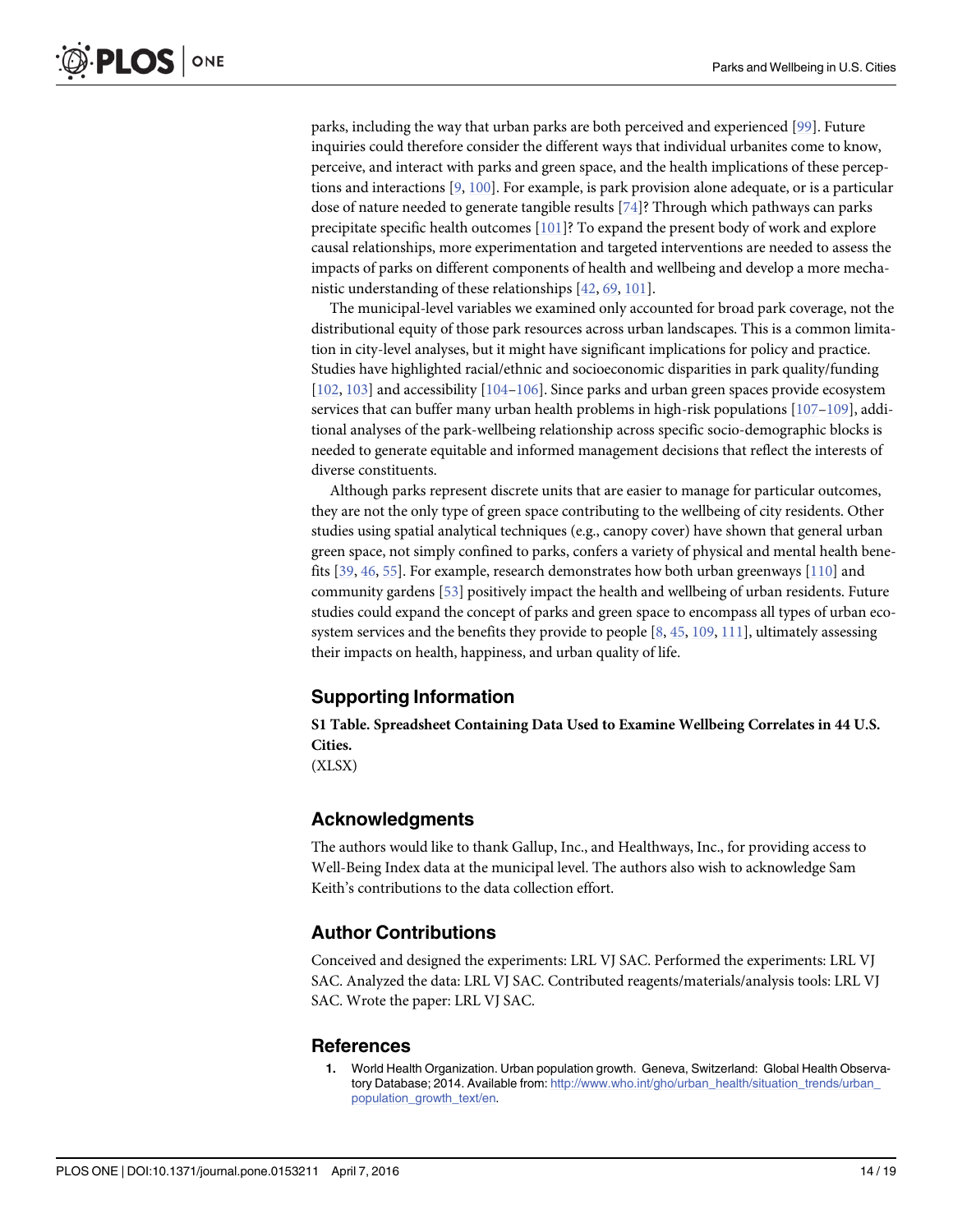- <span id="page-14-0"></span>[2.](#page-0-0) United States Census Bureau. Growth in urban population outpaces rest of nation. Washington, DC: U.S. Department of Commerce, U.S. Census Bureau; 2012. Available from: [https://www.census.gov/](https://www.census.gov/newsroom/releases/archives/2010_census/cb12-50.html) [newsroom/releases/archives/2010\\_census/cb12-50.html](https://www.census.gov/newsroom/releases/archives/2010_census/cb12-50.html).
- [3.](#page-0-0) Galea S, Vlahov D. Urban health: evidence, challenges, and directions. Annual Review of Public Health. 2005; 26:341–65. doi: [10.1146/annurev.publhealth.26.021304.144708](http://dx.doi.org/10.1146/annurev.publhealth.26.021304.144708) PMID: [15760293](http://www.ncbi.nlm.nih.gov/pubmed/15760293)
- [4.](#page-0-0) Shanahan DF, Lin BB, Bush R, Gaston KJ, Dean JH, Barber E, et al. Toward improved health outcomes from urban nature. American Journal of Public Health. 2015; 105:470–7. doi: [10.2105/AJPH.](http://dx.doi.org/10.2105/AJPH.2014.302324) [2014.302324](http://dx.doi.org/10.2105/AJPH.2014.302324) PMID: [25602866](http://www.ncbi.nlm.nih.gov/pubmed/25602866)
- [5.](#page-1-0) Lederbogen F, Kirsch P, Haddad L, Streit F, Tost H, Schuch P, et al. City living and urban upbringing affect neural social stress processing in humans. Nature. 2011; 474(7352):498–501. doi: [10.1038/](http://dx.doi.org/10.1038/nature10190) [nature10190](http://dx.doi.org/10.1038/nature10190) PMID: [21697947](http://www.ncbi.nlm.nih.gov/pubmed/21697947)
- [6.](#page-1-0) Diener E, Suh EM, Lucas RE, Smith HL. Subjective well-being: Three decades of progress. Psychological Bulletin. 1999; 125(2):276–302.
- [7.](#page-1-0) Kahneman D, Krueger AB, Schkade D, Schwarz N, Stone A. Toward national well-being accounts. American Economic Review. 2004; 94(2):429–34.
- [8.](#page-1-0) Smith LM, Case JL, Smith HM, Harwell LC, Summers JK. Relating ecosystem services to domains of human well-being: Foundation for a U.S. index. Ecological Indicators. 2013; 28:79–90. doi: [10.1016/j.](http://dx.doi.org/10.1016/j.ecolind.2012.02.032) [ecolind.2012.02.032](http://dx.doi.org/10.1016/j.ecolind.2012.02.032)
- [9.](#page-1-0) Russell R, Guerry AD, Balvanera P, Gould RK, Basurto X, Chan KMA, et al. Humans and nature: How knowing and experiencing nature affect well-being. Annual Review of Environment and Resources. 2013; 38:473–502. 0.1146/annurev-environ-012312-110838.
- [10.](#page-1-0) Diener E. Guidelines for national indicators of subjective well-being and ill-being. Journal of Happiness Studies. 2005; 7:397–404.
- [11.](#page-1-0) Diener E, Biswas-Diener R. Happiness: unlocking the mysteries of psychological wealth. Malden, MA: Blackwell Publishing; 2008.
- [12.](#page-1-0) Rath T, Harter JK. Wellbeing: The five essential elements. New York: Gallup Press; 2010.
- [13.](#page-1-0) Thin N. Social happiness: Theory into policy and practice. Chicago, IL: The Policy Press; 2012.
- [14.](#page-1-0) Stiglitz JE, Sen A, Fitoussi JP. Report of the Commission on the Measurement of Economic Performance and Social Progress. Paris: The Organisation for Economic Cooperation and Development; 2009.
- [15.](#page-1-0) Cloutier S, Larson L, Jambeck J. Are sustainable cities "happy" cities? Associations between sustainable development and human well-being in urban areas of the United States. Environment, Development, & Sustainability. 2014; 16:633–47. doi: [10.1007/s10668-013-9499-0](http://dx.doi.org/10.1007/s10668-013-9499-0)
- [16.](#page-1-0) Duncan G. Should happiness-maximization be the goal of government? Journal of Happiness Studies. 2010; 11:163–78.
- [17.](#page-1-0) Pennock M, Ura K. Gross national happiness as a framework for health impact assessment. Environmental Impact Assessment Review. 2011; 31(1):61–5. doi: [10.1016/j.eiar.2010.04.003](http://dx.doi.org/10.1016/j.eiar.2010.04.003)
- [18.](#page-1-0) Leyden KM, Goldberg A, Michelbach P. Understanding the pursuit of happiness in ten major cities. Urban Affairs Review. 2011; 47(6):861–88.
- [19.](#page-1-0) Sears LE, Agrawal S, Sidney JA, Castle PH, Rula EY, Coberley CR, et al. The Well-being 5: Development and validation of a diagnostic instrument to improve population well-being. Population Health Management. 2014; 17(6):357–65. doi: [10.1089/pop.2013.0119](http://dx.doi.org/10.1089/pop.2013.0119) PMID: [24892873](http://www.ncbi.nlm.nih.gov/pubmed/24892873)
- [20.](#page-1-0) Graham C. Happiness around the world: The paradox of happy peasants and miserable millionaires. New York: Oxford University Press; 2009.
- [21.](#page-1-0) Kahneman D, Deaton A. High income improves evaluation of life but not emotional well-being. PNAS. 2010; 107(38):16489–93. doi: [10.1073/pnas.1011492107](http://dx.doi.org/10.1073/pnas.1011492107) PMID: [20823223](http://www.ncbi.nlm.nih.gov/pubmed/20823223)
- [22.](#page-1-0) Florida R, Mellander C, Rentfrow PJ. The happiness of cities. Regional Studies. 2013; 47(4):613–27. doi: [10.1080/00343404.2011.589830](http://dx.doi.org/10.1080/00343404.2011.589830)
- 23. Rentfrow PJ, Mellander C, Florida R. Happy States of America: a state-level analysis of psychological, economic, and social wellbeing. Journal of Research in Personality. 2009; 43(6):1073–82.
- [24.](#page-1-0) Lawless NM, Lucas RE. Predictors of regional well-being: a county level analysis. Social Indicators Research. 2010; 101(3):341–57.
- [25.](#page-2-0) Blanchflower DG, Oswald AJ. Money, sex and happiness: an empirical study. Scandinavian Journal of Economics. 2004; 106(3):393–415.
- [26.](#page-2-0) Bartolini S, Bilancini E, Pugno M. Did the decline in social connections depress Americans' happiness? Social Indicators Research. 2013; 110(3):1033–59.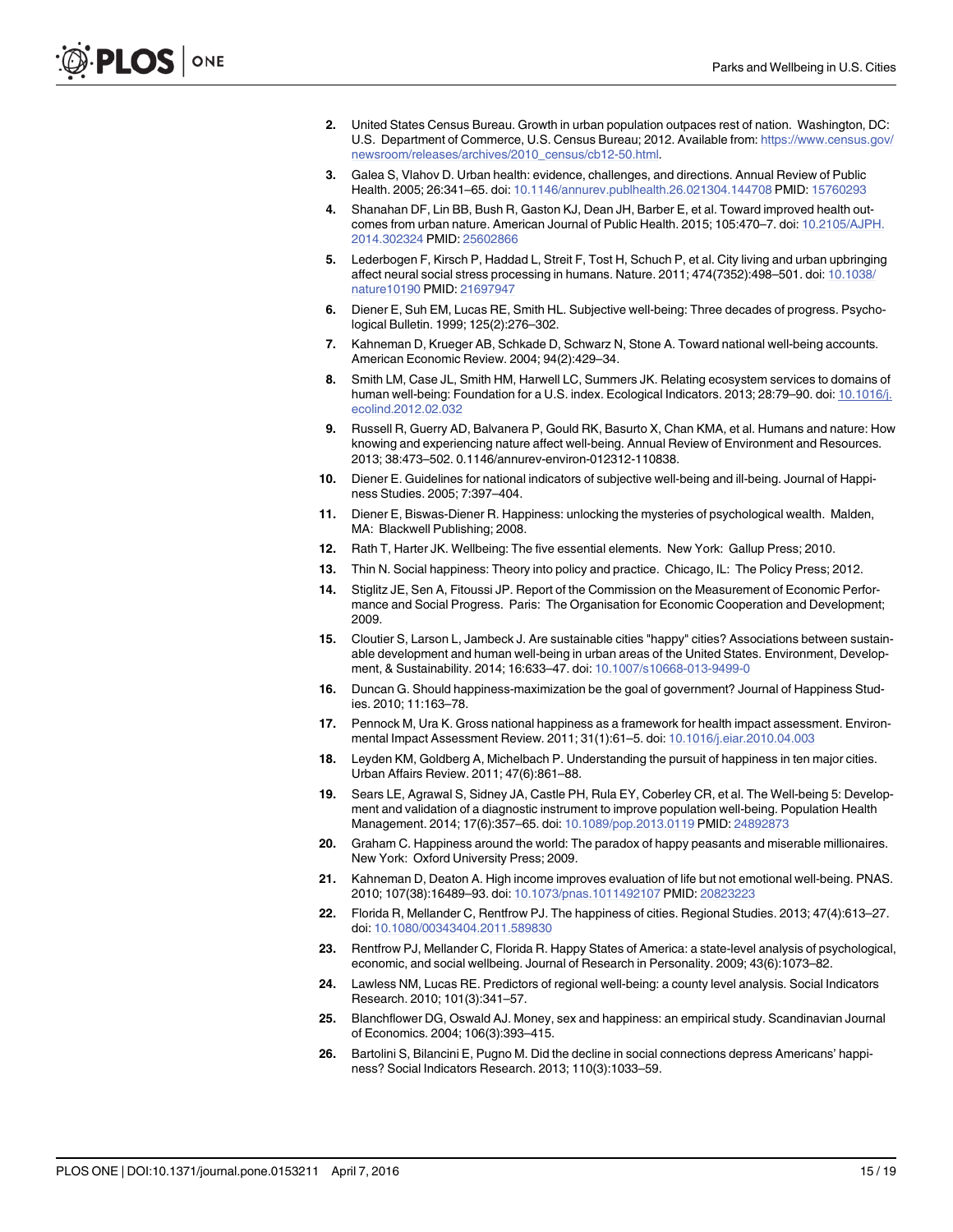- <span id="page-15-0"></span>[27.](#page-2-0) Leung A, Kier C, Fung T, Fung L, Sproule R. Searching for happiness: The importance of social capital. The Exploration of Happiness: Springer; 2013. p. 247–67.
- [28.](#page-2-0) O'Brien C. Sustainable happiness: how happiness studies can contribute to a more sustainable future. Canadian Psychology. 2008; 49:289–95.
- [29.](#page-2-0) Cattell V, Dines N, Gesler W, Curtis S. Mingling, observing, and lingering: Everyday public spaces and their implications for well-being and social relations. Health and Place. 2008; 14:544–61. doi: [10.](http://dx.doi.org/10.1016/j.healthplace.2007.10.007) [1016/j.healthplace.2007.10.007](http://dx.doi.org/10.1016/j.healthplace.2007.10.007) PMID: [18083621](http://www.ncbi.nlm.nih.gov/pubmed/18083621)
- [30.](#page-2-0) Rehdanz K, Maddison D. Climate and happiness. Ecological Economics. 2005; 52(1):111–25. doi: [10.1016/j.ecolecon.2004.06.015](http://dx.doi.org/10.1016/j.ecolecon.2004.06.015)
- 31. Mitchell L, Frank MR, Harris KD, Dodds PS, Danforth CM. The geography of happiness: Connecting twitter sentiment and expression, demographics, and objective characteristics of place. PLoS ONE. 2013; 8(5):e64417. doi: [10.1371/journal.pone.0064417](http://dx.doi.org/10.1371/journal.pone.0064417) PMID: [23734200](http://www.ncbi.nlm.nih.gov/pubmed/23734200)
- [32.](#page-2-0) Brereton F, Clinch JP, Ferreira S. Happiness, geography and the environment. Ecological Economics. 2008; 65(2):386–96.
- [33.](#page-2-0) Zidansek EH. Sustainable development and happiness in nations. Energy. 2009; 32:891–7.
- [34.](#page-2-0) Newman P, Jennings I. Cities as sustainable ecosystems: principles and practices: Island Press; 2008.
- [35.](#page-2-0) Talen E. Sense of community and neighbourhood form: An assessment of the social doctrine of new urbanism. Urban studies. 1999; 36(8):1361–79.
- [36.](#page-2-0) Kabisch N, Qureshi S, Haase D. Human-environment interactions in urban green spaces—a systematic review of contemporary issues and prospects for future research. Environmental Impact Assessment Review. 2015; 50:25–34. doi: [10.1016/j.eiar.2014.08.007](http://dx.doi.org/10.1016/j.eiar.2014.08.007)
- [37.](#page-3-0) Richardson EA, Mitchell R, Hartig T, de Vries S, Astell-Burt T, Frumkin H. Green cities and health: a question of scale? Journal of Epidemiology and Community Health. 2012; 66:160-5. doi: [10.1136/](http://dx.doi.org/10.1136/jech.2011.137240) [jech.2011.137240](http://dx.doi.org/10.1136/jech.2011.137240) PMID: [22003083](http://www.ncbi.nlm.nih.gov/pubmed/22003083)
- [38.](#page-3-0) White MP, Alcock I, Wheeler BW, Depledge MH. Would you be happier living in a greener urban area? A fixed-effects analysis of panel data. Psychological Science. 2013; 24(6):920–8. doi: [10.1177/](http://dx.doi.org/10.1177/0956797612464659) [0956797612464659](http://dx.doi.org/10.1177/0956797612464659) PMID: [23613211](http://www.ncbi.nlm.nih.gov/pubmed/23613211)
- [39.](#page-10-0) Maas J, Verheij RA, Groenewegen PP, de Vries S, Spreeuwenberg P. Green space, urbanity, and health: how strong is the relation? Journal of Epidemiology and Community Health. 2006; 60:587–92. doi: [10.1136/jech.2005.043125](http://dx.doi.org/10.1136/jech.2005.043125) PMID: [16790830](http://www.ncbi.nlm.nih.gov/pubmed/16790830)
- [40.](#page-10-0) Elmqvist T, Setala H, Handel SN, van der Ploeg S, Aronson J, Blignaut JN, et al. Benefits of restoring ecosystem services in urban areas. Current Opinion in Environmental Sustainability. 2015; 14:101–8. doi: [10.1016/j.cosust.2015.05.001](http://dx.doi.org/10.1016/j.cosust.2015.05.001)
- [41.](#page-2-0) Hartig T, Mitchell R, de Vries S, Frumkin H. Nature and health. Annual Review of Public Health. 2014; 35:207–28. doi: [10.1146/annurev-publhealth-032013-182443](http://dx.doi.org/10.1146/annurev-publhealth-032013-182443) PMID: [24387090](http://www.ncbi.nlm.nih.gov/pubmed/24387090)
- [42.](#page-2-0) Keniger LE, Gaston KJ, Irvine KN, Fuller RA. What are the benefits of interacting with nature? International Journal of Environmental Research and Public Health. 2013; 10(3):913–35. doi: [10.3390/](http://dx.doi.org/10.3390/ijerph10030913) [ijerph10030913](http://dx.doi.org/10.3390/ijerph10030913) PMID: [23466828](http://www.ncbi.nlm.nih.gov/pubmed/23466828)
- [43.](#page-2-0) Chiesura A. The role of urban parks for the sustainable city. Landscape and Urban Planning. 2004; 68:129–38. doi: [10.1016/j.landurbplan.2003.08.003](http://dx.doi.org/10.1016/j.landurbplan.2003.08.003)
- 44. Landers DH, Nahlik AM. Final Ecosystem Goods and Services Classification System (FEGS-CS) (EPA/600/R-13/ORD-004914). Washington, DC: U.S. Environmental Protection Agency, Office of Research and Development, 2013.
- [45.](#page-2-0) Jennings VL, Larson CK, Larson LR. Ecosystem services and preventive medicine: a natural connection. American Journal of Preventive Medicine. Forthcoming 2016. doi: [10.1016/j.amepre.2015.11.](http://dx.doi.org/10.1016/j.amepre.2015.11.001) [001](http://dx.doi.org/10.1016/j.amepre.2015.11.001)
- [46.](#page-2-0) Brown G, Schebella MF, Weber D. Using participatory GIS to measure physical activity and urban park benefits. Landscape and Urban Planning. 2014; 121:34–44. doi: [10.1016/j.landurbplan.2013.09.](http://dx.doi.org/10.1016/j.landurbplan.2013.09.006) [006](http://dx.doi.org/10.1016/j.landurbplan.2013.09.006)
- 47. Cohen DA, McKenzie TL, Sehgal A, Williamson S, Golinelli D, Lurie N. Contribution of parks to physical activity. American Journal of Public Health. 2007; 97(509–514). doi: [10.2105/AJPH.2005.072447](http://dx.doi.org/10.2105/AJPH.2005.072447)
- [48.](#page-3-0) Godbey G, Mowen A. The benefits of physical activity provided by park and recreation services: The scientific evidence. Ashburn, VA: National Recreation and Park Association, 2010.
- [49.](#page-2-0) West ST, Shores KA, Mudd LM. Association of available parkland, physical activity, and overweight in American's largest cities. Journal of Public Health Management Practice. 2012; 18(5):423–30. doi: [10.1097/PHH.0b013e318238ea27](http://dx.doi.org/10.1097/PHH.0b013e318238ea27) PMID: [22836533](http://www.ncbi.nlm.nih.gov/pubmed/22836533)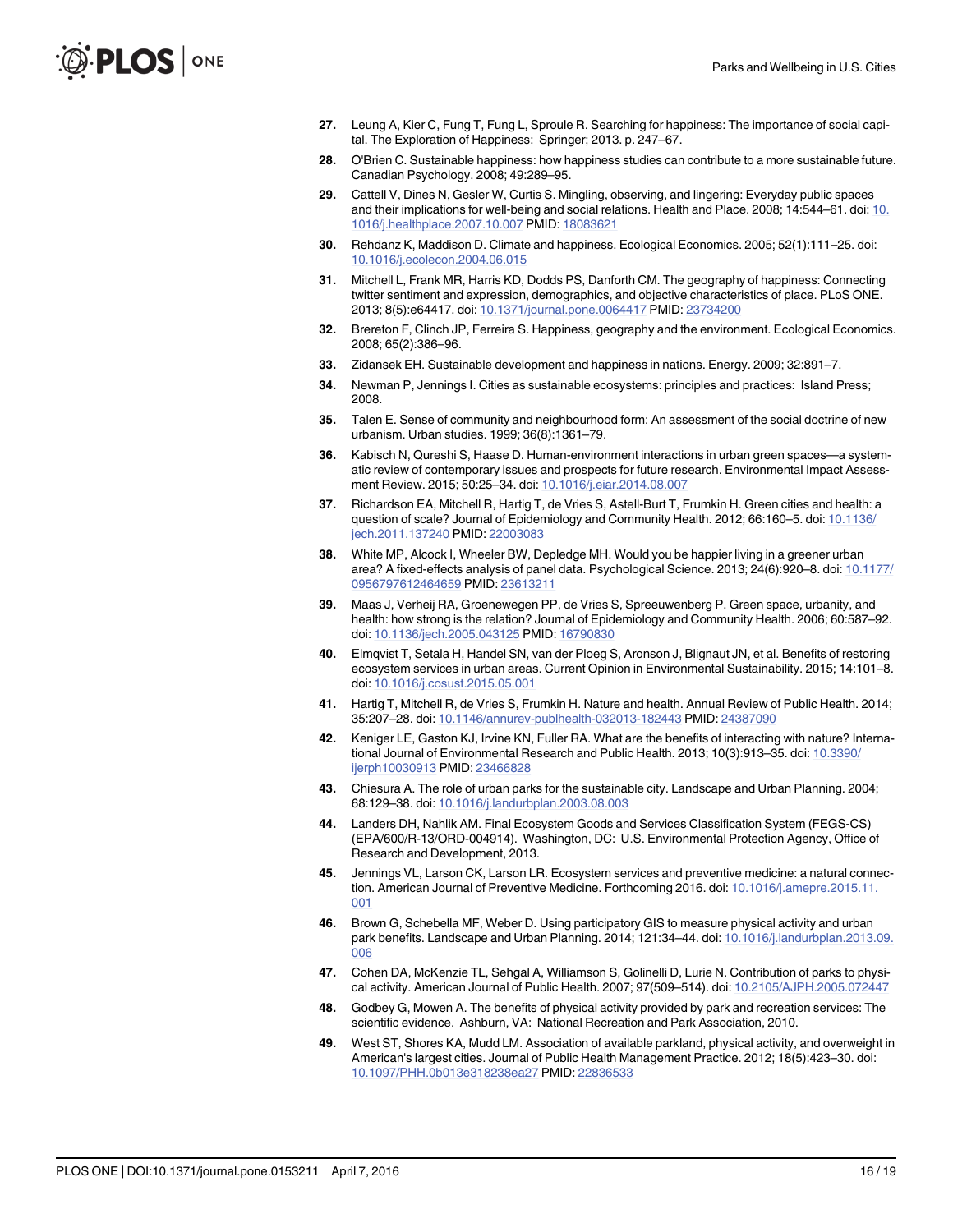- <span id="page-16-0"></span>[50.](#page-2-0) Jesdale BM, Morello-Frosch R, Cushing L. The racial/ethnic distribution of heat risk-related land cover in relation to residential segregation. Environmental Health Perspectives. 2013; 121:811–7. doi: [10.](http://dx.doi.org/10.1289/ehp.1205919) [1289/ehp.1205919](http://dx.doi.org/10.1289/ehp.1205919) PMID: [23694846](http://www.ncbi.nlm.nih.gov/pubmed/23694846)
- [51.](#page-2-0) Wakefield SEL, Ellliott SJ, Cole DC, Eyles JD. Environmental risk and (re)action: Air quality, health, and civic involvement in an urban industrial neighborhood. Health and Place. 2001; 7(3):163–77. PMID: [11439253](http://www.ncbi.nlm.nih.gov/pubmed/11439253)
- [52.](#page-2-0) Litt JS, Soobader MJ, Turbin MS, Hale JW, Buchenau M, Marshall JA. The influence of social involvement, neighborhood aesthetics, and community garden participation on fruit and vegetable consumption. American Journal of Public Health. 2011; 101(8):1466–73. doi: [10.2105/AJPH.2010.300111](http://dx.doi.org/10.2105/AJPH.2010.300111) PMID: [21680931](http://www.ncbi.nlm.nih.gov/pubmed/21680931)
- [53.](#page-2-0) Wakefield S, Yeudall F, Taron C, Reynolds J, Skinner A. Growing urban health: Community gardening in South-East Toronto. Health Promotion International. 2007; 22(2):92–101. doi: [10.1093/heapro/](http://dx.doi.org/10.1093/heapro/dam001) [dam001](http://dx.doi.org/10.1093/heapro/dam001) PMID: [17324956](http://www.ncbi.nlm.nih.gov/pubmed/17324956)
- [54.](#page-2-0) Bratman GN, Hamilton JP, Hahn KS, Daily GCG, J J. Nature experience reduces rumination and subgenal prefontal cortex activation. PNAS. 2015; 112(28):8567–72. doi: [10.1073/pnas.1510459112](http://dx.doi.org/10.1073/pnas.1510459112) PMID: [26124129](http://www.ncbi.nlm.nih.gov/pubmed/26124129)
- [55.](#page-2-0) Alcock I, White MP, Wheeler BW, Fleming LE, Depledge MH. Longitudinal effects on mental health of moving to greener and less green urban areas. Environmental Science & Technology. 2014; 48:1247–55. doi: [10.1021/es403688w](http://dx.doi.org/10.1021/es403688w)
- [56.](#page-2-0) Miles R, Coutts C, Mohamadi A. Neighborhood urban form, social environment, and depression. Journal of Urban Health. 2012; 89(1):1–18. doi: [10.1007/s11524-011-9621-2](http://dx.doi.org/10.1007/s11524-011-9621-2) PMID: [22038283](http://www.ncbi.nlm.nih.gov/pubmed/22038283)
- [57.](#page-2-0) Van den Berg AE, Maas J, Verheij RA, Groenewegen PP. Green space as a buffer between stressful life events and health. Social Science & Medicine. 2010; 70(8):1203-10. doi: [10.1016/j.socscimed.](http://dx.doi.org/10.1016/j.socscimed.2010.01.002) [2010.01.002](http://dx.doi.org/10.1016/j.socscimed.2010.01.002)
- [58.](#page-2-0) Ward Thompson C, Roe J, Aspinall P, Mitchell R, Clow A, Miller D. More green space is linked to less stress in deprived communities: Evidence from salivary cortisol patterns. Landscape and Urban Planning. 2012; 105(3):221–9. doi: [10.1016/j.landurbplan.2011.12.015](http://dx.doi.org/10.1016/j.landurbplan.2011.12.015)
- [59.](#page-2-0) Wu CD, McNeely E, Cedeno-Laurent JG, Pan WC, Adamkiewicz G, Dominici F, et al. Linking student performance in Massachuseets elementary schools with the "greeness of school surrounding using remote sensing. PLoS ONE. 2014; 9(10):e108548. doi: [10.1371/journal.pone.0108548](http://dx.doi.org/10.1371/journal.pone.0108548) PMID: [25310542](http://www.ncbi.nlm.nih.gov/pubmed/25310542)
- 60. Bratman GN, Hamilton JP, Daily GC. The impacts of nature experience on human cognitive function and mental health. Annals of the New York Academy of Sciences. 2012; 1249(1):118–36. doi: [10.](http://dx.doi.org/10.1111/j.1749-6632.2011.06400.x) [1111/j.1749-6632.2011.06400.x](http://dx.doi.org/10.1111/j.1749-6632.2011.06400.x)
- [61.](#page-2-0) Dadvand P, Nieuwenhuijsen MJ, Esnaola M, Forns J, Basagana X, Alvarez-Pedrerol M, et al. Green spaces and cognitive development in primary schoolchildren. PNAS. 2015; 112(26):7937–42. doi: [10.](http://dx.doi.org/10.1073/pnas.1503402112) [1073/pnas.1503402112](http://dx.doi.org/10.1073/pnas.1503402112) PMID: [26080420](http://www.ncbi.nlm.nih.gov/pubmed/26080420)
- [62.](#page-2-0) Kuo F, Sullivan W, Coley R, Brunson L. Fertile ground for community: inner-city neighborhood common spaces. American Journal of Community Psychology. 1998; 26(6):823–51.
- [63.](#page-10-0) Zelenski JM, Dopko RL, Capaldi CA. Cooperation is in our nature: Nature exposure may promote cooperative and environmentally sustainable behavior. Journal of Environmental Psychology. 2015; 42:24–31. doi: [10.1016/j.jenvp.2015.01.005](http://dx.doi.org/10.1016/j.jenvp.2015.01.005)
- [64.](#page-10-0) Arneberger A, Eder R. The influence of green space on community attachment of urban and suburban residents. Urban Forestry & Urban Greening. 2012; 11:41–9. doi: [10.1016/j.ufug.2011.11.003](http://dx.doi.org/10.1016/j.ufug.2011.11.003)
- 65. Hur M, Nasar JL, Chun B. Neighborhood satisfaction, physical and perceived naturalness and openness. Journal of Environmental Psychology. 2010; 30(1):52–9. doi: [10.1016/j.jenvp.2009.05.005](http://dx.doi.org/10.1016/j.jenvp.2009.05.005)
- [66.](#page-2-0) Kazmierczak A. The contribution of local parks to neighbourhood social ties. Landscape and Urban Planning. 2013; 109:31–44. doi: [10.1016/j.landurbplan.2012.05.007](http://dx.doi.org/10.1016/j.landurbplan.2012.05.007)
- [67.](#page-2-0) Cloutier S, Jambeck J, Scott N. The Sustainable Neighborhoods for Happiness Index (SNHI): A metric for assessing a community's sustainability and potential influence on happiness. Ecological Indicators. 2014; 40:147–52.
- [68.](#page-3-0) Asah ST, Bengtson DN, Westphal LM. The influence of childhood: Operational pathways to adulthood participation in nature-based activities. Environment and Behavior. 2012; 44(4):545–69. doi: [10.1177/](http://dx.doi.org/10.1177/0013916510397757) [0013916510397757](http://dx.doi.org/10.1177/0013916510397757)
- [69.](#page-3-0) Lee ACK, Maheswaran R. The health benefits of urban green spaces: a review of the evidence. Journal of Public Health. 2010; 33(2):212–22. doi: [10.1093/pubmed/fdq068](http://dx.doi.org/10.1093/pubmed/fdq068) PMID: [20833671](http://www.ncbi.nlm.nih.gov/pubmed/20833671)
- [70.](#page-3-0) Lachowycz K, Jones AP. Towards a better understanding of the relationship between greenspace and health: development of a theoretical framework. Landscape and Urban Planning. 2013; 118:62– 9. doi: [10.1016/j.landurbplan.2012.10.012](http://dx.doi.org/10.1016/j.landurbplan.2012.10.012)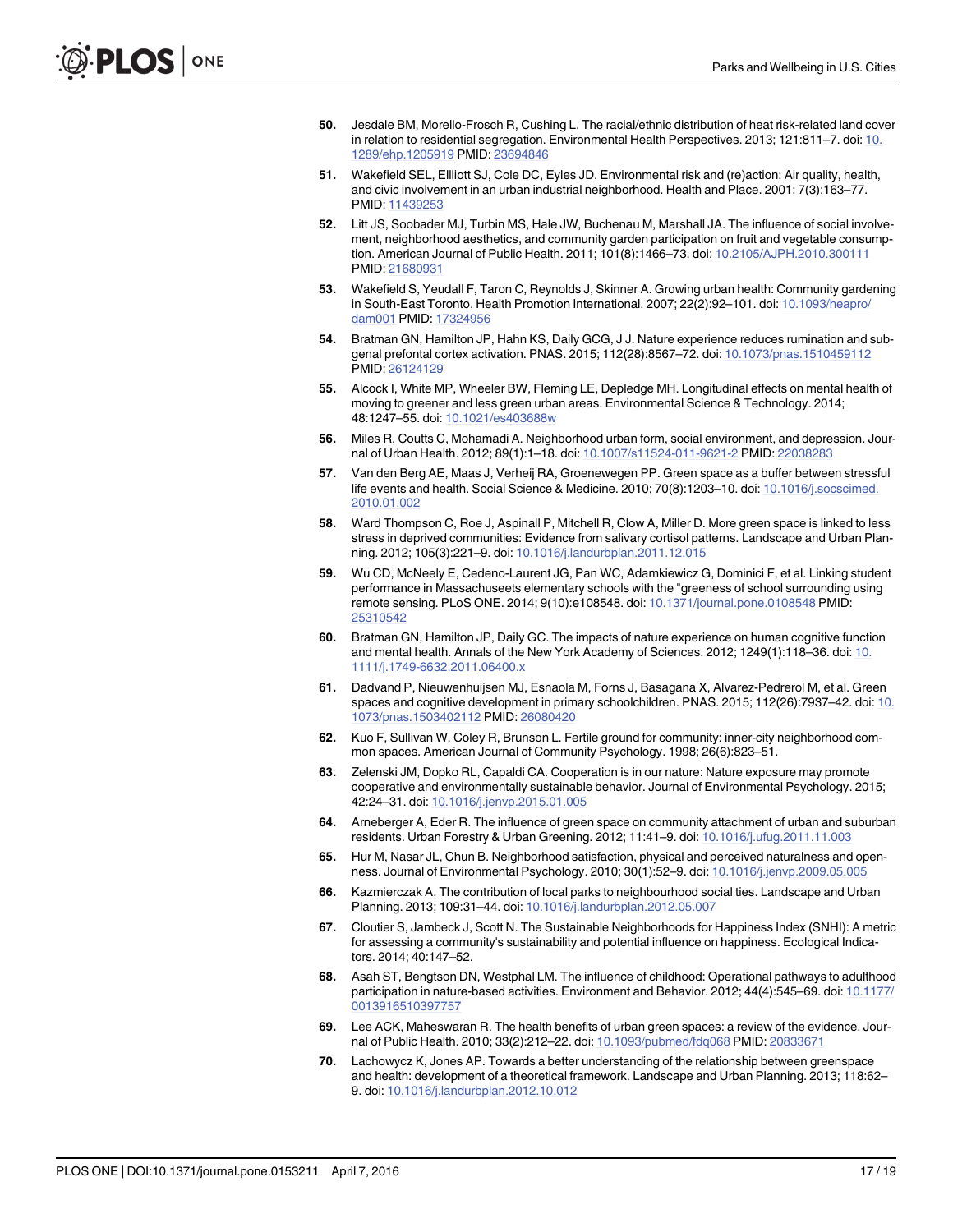- <span id="page-17-0"></span>[71.](#page-3-0) Fan Y, Das KV, Chen Q. Neighborhood green, social support, physical activity, and stress: Assessing the cumulative impact. Health and Place. 2011; 17:1202–11. doi: [10.1016/j.healthplace.2011.08.008](http://dx.doi.org/10.1016/j.healthplace.2011.08.008) PMID: [21920795](http://www.ncbi.nlm.nih.gov/pubmed/21920795)
- [72.](#page-3-0) Centers for Disease Control and Prevention (CDC). National Environmental Public Health Tracking— Community Design Indicators. Atlanta, GA: CDC; 2012. Available from: [http://ephtracking.cdc.gov/](http://ephtracking.cdc.gov/showCommunityDesignIndicators.action) [showCommunityDesignIndicators.action.](http://ephtracking.cdc.gov/showCommunityDesignIndicators.action)
- [73.](#page-4-0) Gallup, Inc. Gallup-Healthways Well-Being Index: Methodology Report for Indexes. Washington, DC: Gallup, Inc., 2009. Available from: [http://wbi.meyouhealth.com/files/GallupHealthwaysWBI-](http://wbi.meyouhealth.com/files/GallupHealthwaysWBI-Methodology.pdf)[Methodology.pdf](http://wbi.meyouhealth.com/files/GallupHealthwaysWBI-Methodology.pdf).
- [74.](#page-4-0) Shanahan DF, Fuller RA, Bush R, Lin BB, Gaston KJ. The health benefits of urban nature: How much do we need? BioScience. 2015; 65(5):476–85. doi: [10.1093/biosci/biv032](http://dx.doi.org/10.1093/biosci/biv032)
- [75.](#page-4-0) Trust for Public Land. 2014 City Park Facts. Washington, DC: Center for City Park Excellence; 2014.
- [76.](#page-5-0) McGranahan D. Natural amenities scale. Washington, DC: U.S.D.A., Economic Research Service; 2012. Available from: <http://www.ers.usda.gov/data-products/natural-amenities-scale.aspx>.
- [77.](#page-5-0) United States Census Bureau. State & County QuickFacts. Washington, DC: U.S. Census Bureau; 2014. Available from: <http://quickfacts.census.gov/qfd/index.html>.
- [78.](#page-6-0) Florida R. Singles now make up more than half of the U.S. adult population. Toronto, Canada: Martin Prosperity Institute; 2014. Available from: [http://www.citylab.com/housing/2014/09/singles-now](http://www.citylab.com/housing/2014/09/singles-now-make-up-more-than-half-the-us-adult-population-heres-where-they-all-live/380137/)[make-up-more-than-half-the-us-adult-population-heres-where-they-all-live/380137/](http://www.citylab.com/housing/2014/09/singles-now-make-up-more-than-half-the-us-adult-population-heres-where-they-all-live/380137/).
- [79.](#page-6-0) U.S. Census Bureau. American Community Survey. Washington, DC: U.S. Census Bureau; 2015. Available from: <http://www.census.gov/acs/www/#>.
- [80.](#page-6-0) Burnham KP, Anderson DR. Model selection and inference: a practical information-theoretic approach ( 2nd Ed.). New York: Springer-Verlag; 2002.
- [81.](#page-6-0) Anderson DR, Link WA, Johnson DH, Burnham KP. Suggestions for presenting the results of data analyses. Journal of Wildlife Management. 2001; 65(3):373–8.
- [82.](#page-6-0) Royall RM. Statistical evidence: a likelihood paradigm. New York: Chapman & Hall; 1997.
- [83.](#page-7-0) Tabachnick BG, Fidell LS. Using multivariate statistics. (5th Ed.) Boston: Pearson Education; 2007.
- [84.](#page-10-0) Tzoulas K, Korpela K, Venn S, Yli-Pelkonen V, Kazmierczak A, Niemela J, et al. Promoting ecosystem and human health in urban areas using Green Infrastructure: a literature review. Landscape and Urban Planning. 2007; 81(3):167–78. doi: [10.1016/j.landurbplan.2007.02.001](http://dx.doi.org/10.1016/j.landurbplan.2007.02.001)
- [85.](#page-10-0) Wolch J, Jerrett M, Reynolds K, McConnell R, Chang R, Dahmann N. Childhood obesity and proximity to urban parks and recreational resources: a longitudinal cohort study. Health and Place. 2011; 17 (1):207–14. doi: [10.1016/j.healthplace.2010.10.001](http://dx.doi.org/10.1016/j.healthplace.2010.10.001) PMID: [21075670](http://www.ncbi.nlm.nih.gov/pubmed/21075670)
- [86.](#page-10-0) Kaczynski AT, Besenyi GM, Wilhelm Stanis SA, Koohsari MJ, Oestman KB, Bergstrom R, et al. Are park proximity and park features related to park use and park-based physical activity among adults? Variations by multiple socio-demographic characteristics. International Journal of Behavioral Nutrition and Physical Activity. 2014; 11:146. doi: [10.1186/s12966-014-0146-4](http://dx.doi.org/10.1186/s12966-014-0146-4) PMID: [25480157](http://www.ncbi.nlm.nih.gov/pubmed/25480157)
- [87.](#page-10-0) Han B, Cohen D, Pitkin Derose K, Marsh T, Williamson S, Raaen L. How much neighborhood parks contribute to local residents' physical activity in the City of Los Angeles: A meta-analysis. Preventive Medicine. 2014; 69(Supplement):S106–S10. doi: [10.1016/j.ypmed.2014.08.033](http://dx.doi.org/10.1016/j.ypmed.2014.08.033)
- [88.](#page-10-0) Kaczynski AT, Potwarka LR, Smale BJ, Havitz ME. Association of parkland proximity with neighborhood and park-based physical activity: Variations by gender and age. Leisure Sciences. 2009; 31 (2):174–91.
- [89.](#page-10-0) Bancroft C, Joshi S, Rundle A, Hutson M, Chong C, Weiss CC, et al. Association of proximity and density of parks and objectively measured physical activity in the United States: A systematic review. Social Science & Medicine. 2015; 138:22–30. doi: [10.1016/j.socscimed.2015.05.034](http://dx.doi.org/10.1016/j.socscimed.2015.05.034)
- [90.](#page-10-0) Bedimo-Rung AL, Mowen AJ, Cohen DA. The significance of parks to physical activity and public health: A conceptual model. American Journal of Preventive Medicine. 2005; 28(2, Supplement 2):159–68.
- [91.](#page-10-0) Comstock N, Dickinson LM, Marshall JA, Soobader MJ, Turbin MS, Buchenau M, et al. Neighborhood attachment and its correlates: Exploring neighborhood conditions, collective efficcy, and gardening. Journal of Environmental Psychology. 2010; 30(4):435–42. doi: [10.1016/j.jenvp.2010.05.001](http://dx.doi.org/10.1016/j.jenvp.2010.05.001)
- [92.](#page-11-0) Voicu I, Been V. The effect of community gardens on neighboring property values. Real Estate Economics. 2008; 36(2):241–83. doi: [10.1111/j.1540-6229.2008.00213.x](http://dx.doi.org/10.1111/j.1540-6229.2008.00213.x)
- [93.](#page-11-0) Cho SH, Poudyal NC, Roberts RK. Spatial analysis of the amenity value of green open space. Ecological Economics. 2008; 66(2–3):403–16. doi: [10.1016/j.ecolecon.2007.10.012](http://dx.doi.org/10.1016/j.ecolecon.2007.10.012)
- [94.](#page-11-0) Easterlin RA. Explaining happiness. PNAS. 2003; 100(19):11176–83. PMID: [12958207](http://www.ncbi.nlm.nih.gov/pubmed/12958207)